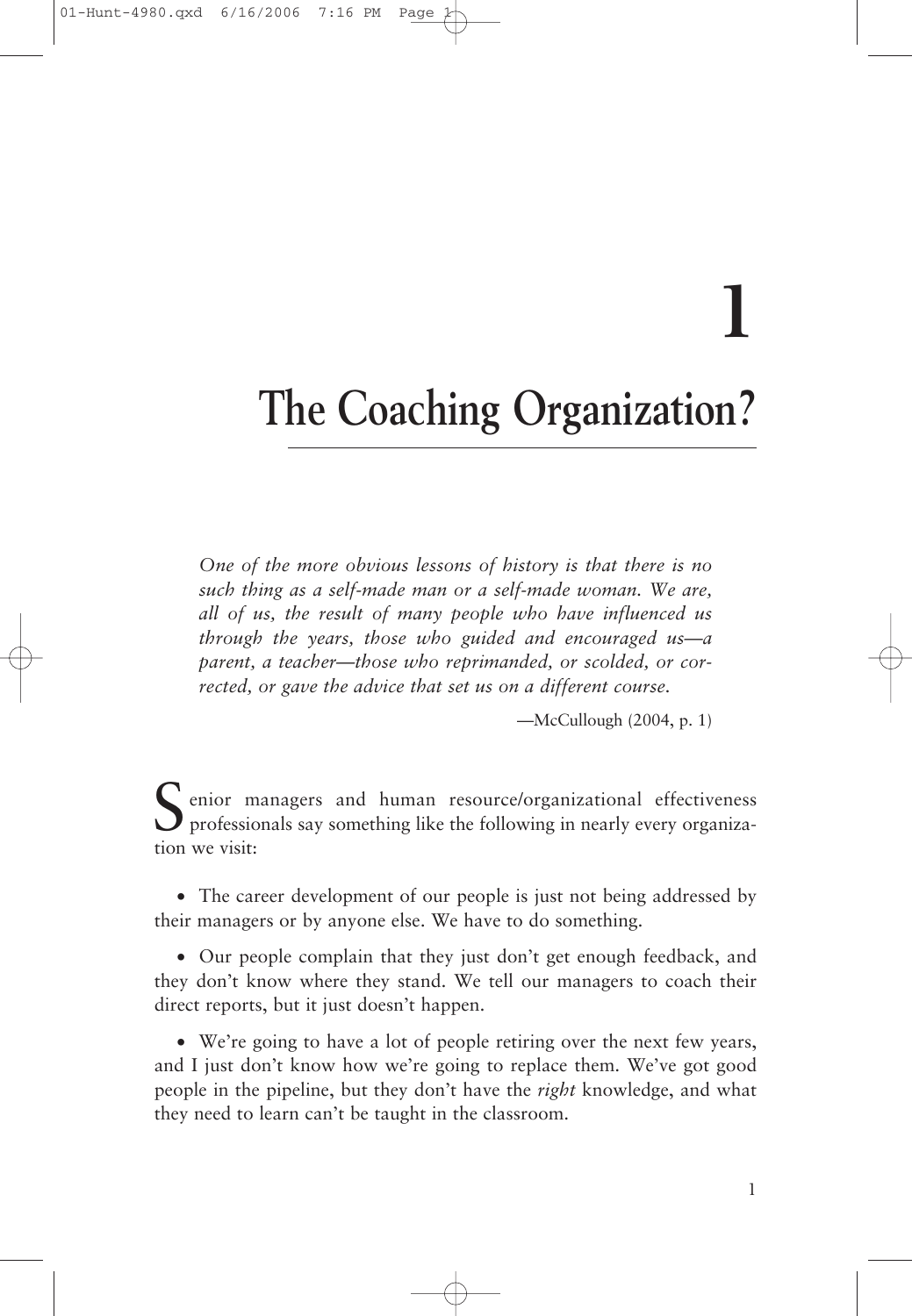• We're a very flat organization now, and that's not going to change. Our people are confused about advancement. They don't know what "getting ahead" means anymore, and no one is talking about it.

• We've used external coaches, and some of them have been great, but we're not sure where to go from here. The CEO is saying, "I want our managers to coach, we're not going to keep paying for high-priced executive coaches at this level much longer." But we don't know how to make that happen. Do they have time? We've tried training them, and we really felt that the results were mixed.

• I have to sleep at night, and the only way that's going to happen is if I know that we've got the right people on the night shift making sure that the work is getting done—leading, not waiting for me to tell them what to do. We don't have enough of these people now, and we're just going to need more.

These comments are representative of the worries of leaders who are trying to describe a problem that to them seems intangible, even mysterious. How do we pay attention to the developmental needs of a large number of employees, at all levels? Everyone knows that managers should coach, but for the most part, they don't. Executive coaching, coaching by external experts, is now widely accepted, but for a variety of reasons, it isn't a comprehensive solution for most organizations. Some organizations are now using internal expert coaches, with good results. People remain confused about the different kinds of coaching. They are confused about who should be coaching and to what ends. They aren't always sure what the word *coaching* means. Perhaps most importantly, they aren't always sure how all this relates to their business or organizational goals. For over a decade, we have worked with individual managers and organizations on this problem in a wide variety of contexts.

Early on in this effort, it was the more progressive or cutting-edge business firms, not-for-profits, and hospitals that raised such questions. Much has changed during the past decade, however. Despite a very soft economy, talent has become more important than ever. We are truly in a *knowledge economy,* which means that people, and their ability to think, spot problems and opportunities, and lead others toward change, are more important than ever. Even during the recent economic downturn, the concept of human capital, the view of people as an asset rather than a cost, has continued to take hold in the business world. In health care, for example, the situation is even more pressing. Health care has always been in the knowledge business and is facing an intensifying labor shortage in most professional disciplines.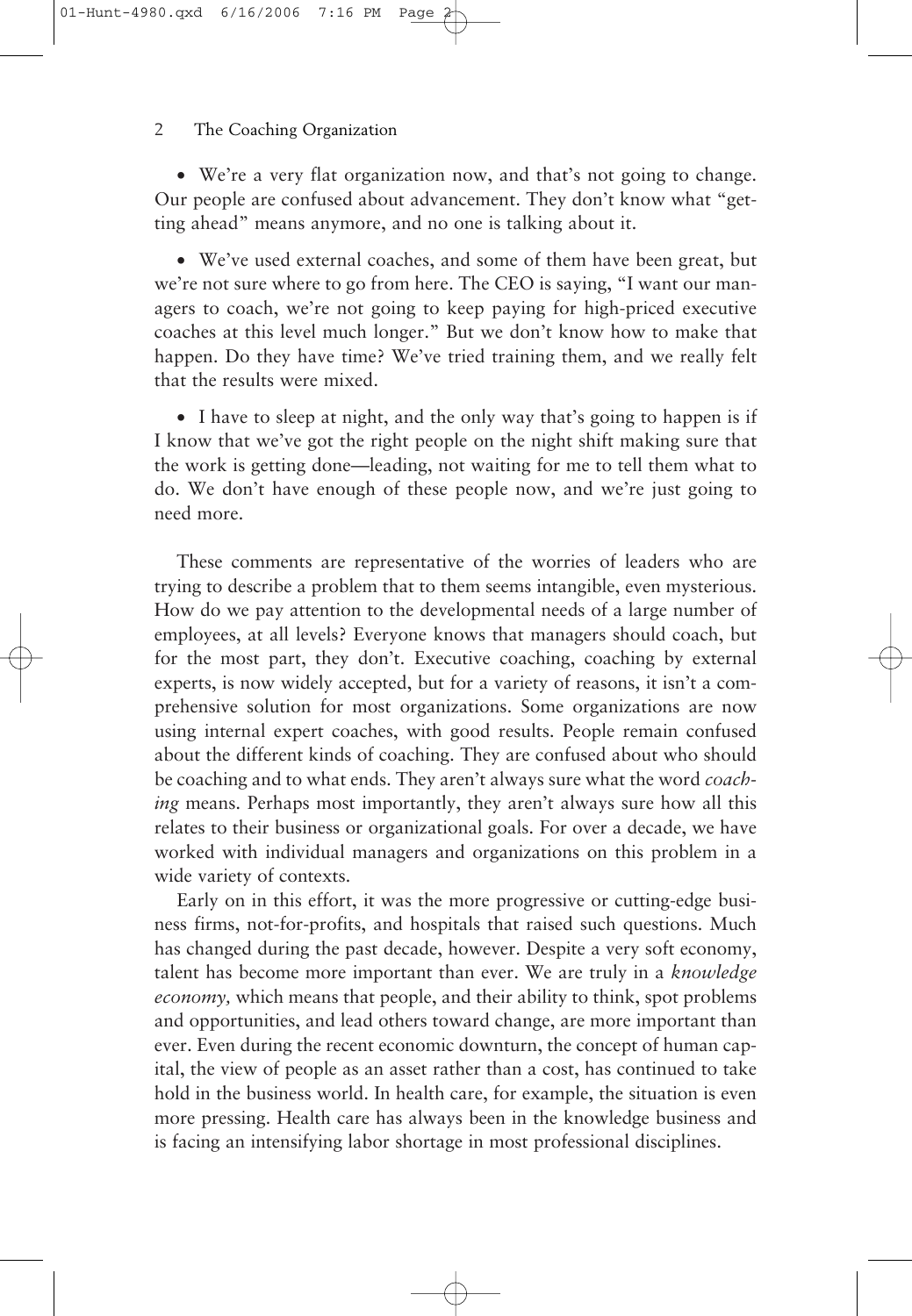Demographic trends exacerbate these challenges in all segments of society. In the coming years, the carriers of a great deal of the knowledge that made developed economies so powerful will retire. This knowledge has to be transferred, somehow, to the next generation. Much of this knowledge, particularly the knowledge required of leaders, innovators, and those with special expertise, is not written down.

Coaching, that is, providing relationship-based, on-the-job learning, is an effective means of developing a more capable workforce at all levels and creating a very competitive organizational culture, one that can successfully compete for human capital and achieve business results. Coaching is also a very important means by which knowledge can be transferred from one generation of employees to the next. One would imagine, then, that coaching and related forms of relationship-based learning will become a business imperative in the coming years. Experience to date, however, suggests that addressing this imperative will be more difficult than one might imagine. Fundamental assumptions about the role of coaching, feedback, and teaching in the modern organization need to be reexamined.

## **Should Leaders Develop an Internal Coaching Capability in Their Organizations?**

Many business leaders and managers have assumed that learning takes place in the classroom. The job of "teaching" belongs to someone else. The professional comes to work to do his or her job, not to learn that job. Learning, though important to some, has a lower priority. Teaching others perhaps has a lower priority still. Understandably, many often believe that through an effective hiring process, they select and "onboard" individuals who are motivated, ready, and able to do their jobs. The reality, of course, is quite different. Given the pace of change, driven by competitive pressures, globalization, the need to improve quality, and the introduction of new technologies, all organizational actors are nearly always learning, or least they'd better be. The classroom makes it possible for a worker to compete, to get his or her foot in the door, but that's only the beginning. The average knowledge worker and certainly the average leader at any level needs to be able to put concepts into action in their challenging and often idiosyncratic contexts. This requires on-the-job learning.

The only question for organizational leaders is this: Do you want to guide the learning process or not? Of note, there is the option of leaving it up to chance. It is a characteristic of human beings that they will seek out opportunities to learn and, when they get a chance, engage others in that process.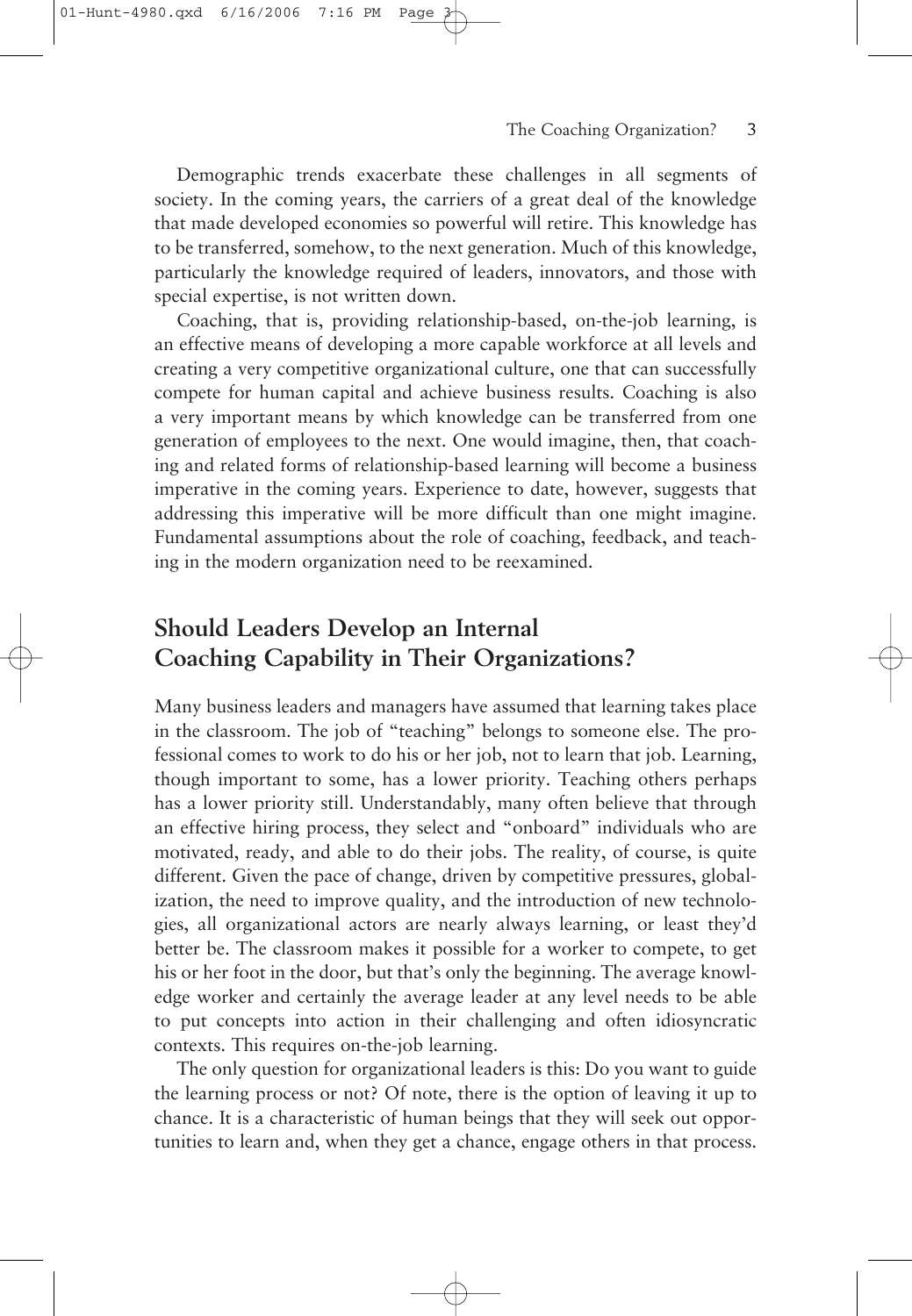However, unguided learning may be slow and inefficient and ultimately lead the learner to the wrong conclusions. (If you've ever tried to straighten out a recalcitrant golf swing on your own, you can relate to the problem.) The learning process can be enhanced through various interventions. Once that fact becomes clear, it should likewise become obvious that if learning is important in your organization, learning effectiveness can become a source of competitive advantage. The choice, then, of guiding learning rather than leaving it to chance seems obvious. The next question is this: How should your organization go about doing so?

When workers are asked about the experiences from which they learned the most, they usually talk about on-the-job learning experiences in which they faced a challenge and in which other individuals played a very important part. Particularly for adults, learning through facing important challenges is a most potent stimulus for personal development. Challenge by itself is insufficient, however. Research at the Center for Creative Leadership has demonstrated conclusively that for experiences to result in personal development, challenge must be accompanied by assessment and support (Van Velsor & McCauley, 2004).

*Assessment* here refers to, in particular, an assessment of the effectiveness of one's efforts. The individual facing a challenge will likely need to try a variety of new actions or learn to make sense of the situation in a different way. Is the new behavior constructive in addressing the challenge? Does the new understanding of the situation help? These become critically important questions when one is in the process of learning. Unfortunately, answers to such questions in the form of feedback that helps the individual assess the effectiveness of his or her actions or understandings are often lacking just when they are needed most.

Imagine, for example, an individual engineer leading a team for the first time. She called a meeting, presented her agenda, passed around some donuts, and suggested that the group get to work. Several hours later, the first team meeting was coming to a close, and those sitting around the table seemed to the team leader to hold a variety of attitudes about what had transpired. Some were excited, but some were very skeptical. One individual seemed downright angry, or at least the team leader *thought* he was angry (he didn't really say). Had she done something wrong? Was it the donuts? Had she included some people for the project who really shouldn't have been there? Or was she sensing an inevitable reaction to change on the part of some team members? Her interpretation of what had transpired in the meeting could have a significant impact on what she and others on the team would do next.

In a recent seminar on team leadership, this particular team leader was encouraged to do a "process check" at the end of each meeting, to ask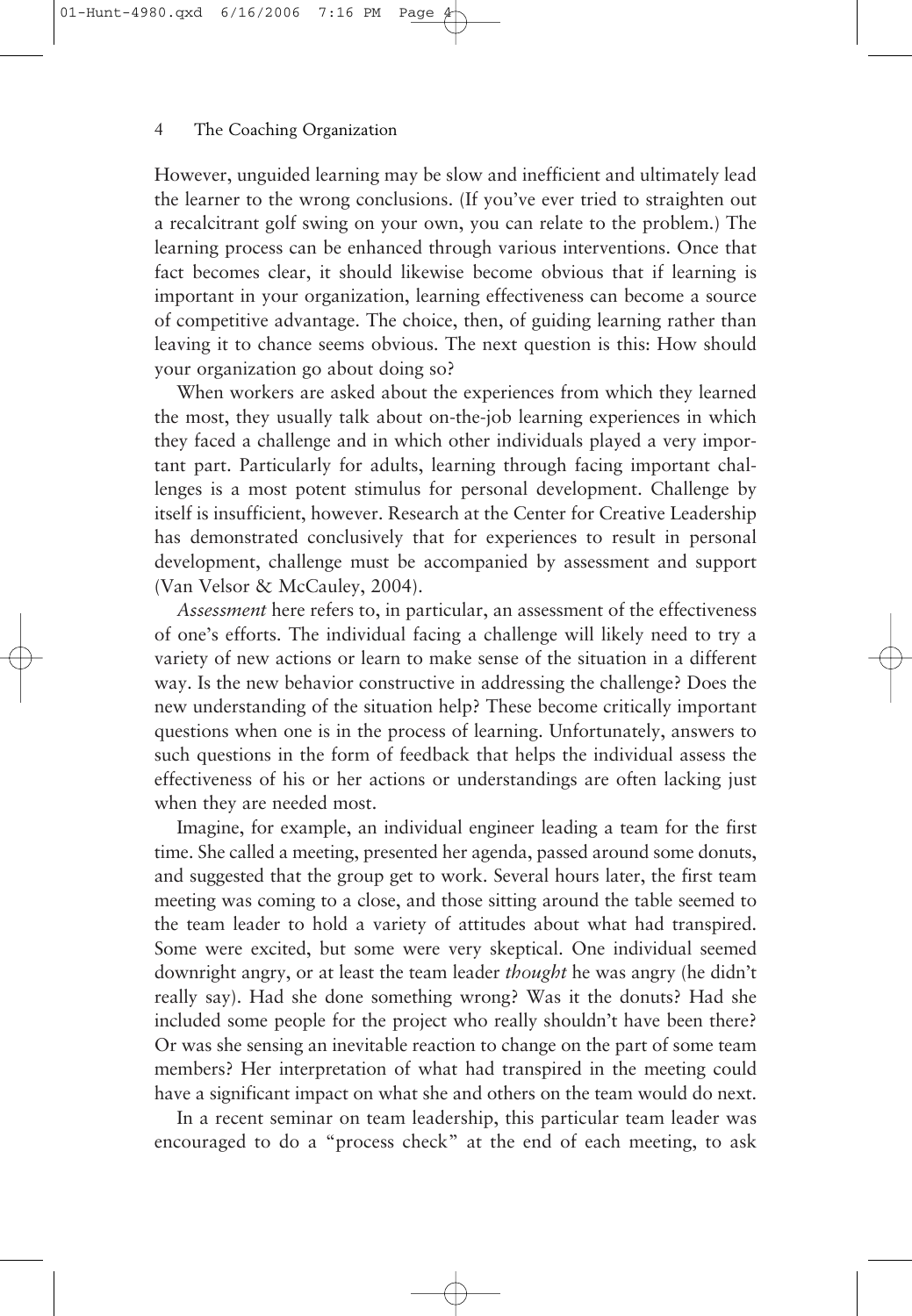the group for feedback on how they, and she, were doing. Luckily, she remembered to ask the group for some feedback in the last few minutes of the meeting and found out that things weren't quite as bleak as she had thought. The one individual who seemed so angry was, in reality, just demonstrating the body language he normally does when he's confused. He was still interested in working on the project team. Relieved, the team leader said good-bye to the team members after they reviewed their assignments and planned the next session. The feedback she received for the team was invaluable, in that it gave her at least some idea of where the various team members stood. However, she still didn't get much information about her own performance in the meeting. She needed a clearer sense of how she should manage the team in general, and she needed to figure out what to do next.

If she's lucky, the team leader is working in an organization that has a coaching capability of some sort. If she's fortunate enough to work for a coaching manager or if she's lucky enough to have a mentor, she might spend a few minutes talking with that individual about the meeting that just transpired. In that conversation, she would probably review her own perception of what happened in the meeting. She would try to describe what she did and how team members reacted. Her coach or mentor might ask her some questions with the intent of clarifying what happened and at the same time encourage the new team leader to deepen her own thinking. The coach or mentor then might offer some feedback; perhaps she should have given the members of the team a bit more time to get to know one another (they actually come from different plants), and she will probably need to further refine management's vision for the project so that the team members can get a clearer sense of the task they face. The two then might discuss next steps and agree to talk again after the next meeting. This process might be informal if the team leader is talking with a manager who has the ability to coach others or a mentor, or it might be formal if she is working with a designated coach from the firm's organizational development department or an externally sourced executive coach.

We hope the reader can see the difference between sending the team leader ahead on her own, to sink or to swim, and helping her learn more about the challenges she is facing and develop a more informed response. Yes, she's been to courses on team dynamics and project management, but when actually running a project and a team for the first time, translating classroom-based concepts into action is extremely difficult. Each situation is at least to a degree unique. If she sticks with roles that involve team leadership and project management, in time, she'll become an expert. She'll get to know her own strengths and weaknesses as a project leader. She'll get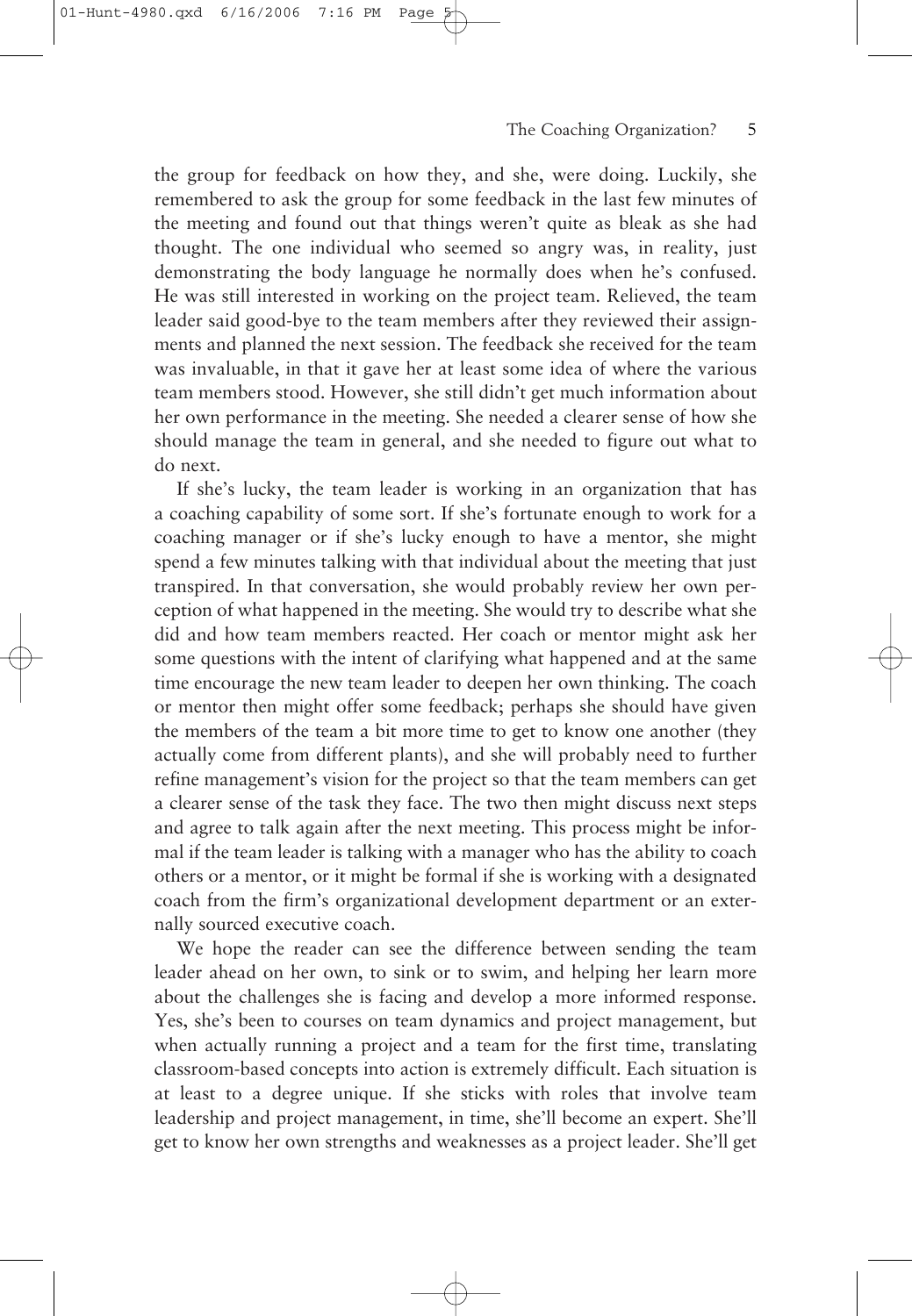a feel for the rhythm and life cycle of teams and projects. She will become a better communicator.

In the absence of coaching, the team leader might survive in her role as team leader, though the road might be more stressful and her performance, though adequate, might not be stellar. Alternatively, she might not survive in that role. The team might not be successful. The project might not reach its goals: another strategic initiative that failed at the execution stage. This is what leaders, not just human resource and organizational development leaders, but business, not-for-profit, government, and hospital leaders need to consider when pondering the question of whether or not they should build a coaching capacity within their organizations. Organizational capability expands when people learn from challenges they face, on the job, through the mechanisms of coaching within supportive, learning-oriented relationships.

### **An Organizational-Level View of Coaching**

We'll describe what we call *developmental coaching* in greater detail in Chapter 2. For now, though, coaching can simply be viewed as an activity taking place within a relationship that promotes learning from experience in one or both of the partners in that relationship. Despite the difficulties organizational leaders face in building a coaching capability, the situation is not entirely bleak. Over the past decade or so, the concepts of coaching and mentoring have begun to have a significant impact on the workplace. Some call coaching a fad, but we doubt that is the case. Although coaching in any of its varied forms is underresearched to date, the research that has been done clearly indicates that coaching benefits both individuals and their employing organizations. The benefits we outlined for our team leader and her organization are quite real.

Individuals who have been the recipients of effective coaching report that it is satisfying, helpful, and often leads to better performance (Buckingham & Coffman, 1999; Goleman, Boyatzis, & McKee, 2002; Hall, Otazo, & Hollenbeck, 1999; Hunt, 2004). They further report that they have changed and that they are not only more skillful but also more confident, more certain of their direction, more self-aware, and more able to understand the perspectives of others (Hunt, 2004). Coaching-related activities are also clearly associated with improved business results as measured by variables such as profitability and customer satisfaction (Buckingham & Coffman, 1999). Our own work has also shown that coaches reap the benefits of learning from their time spent in coaching others.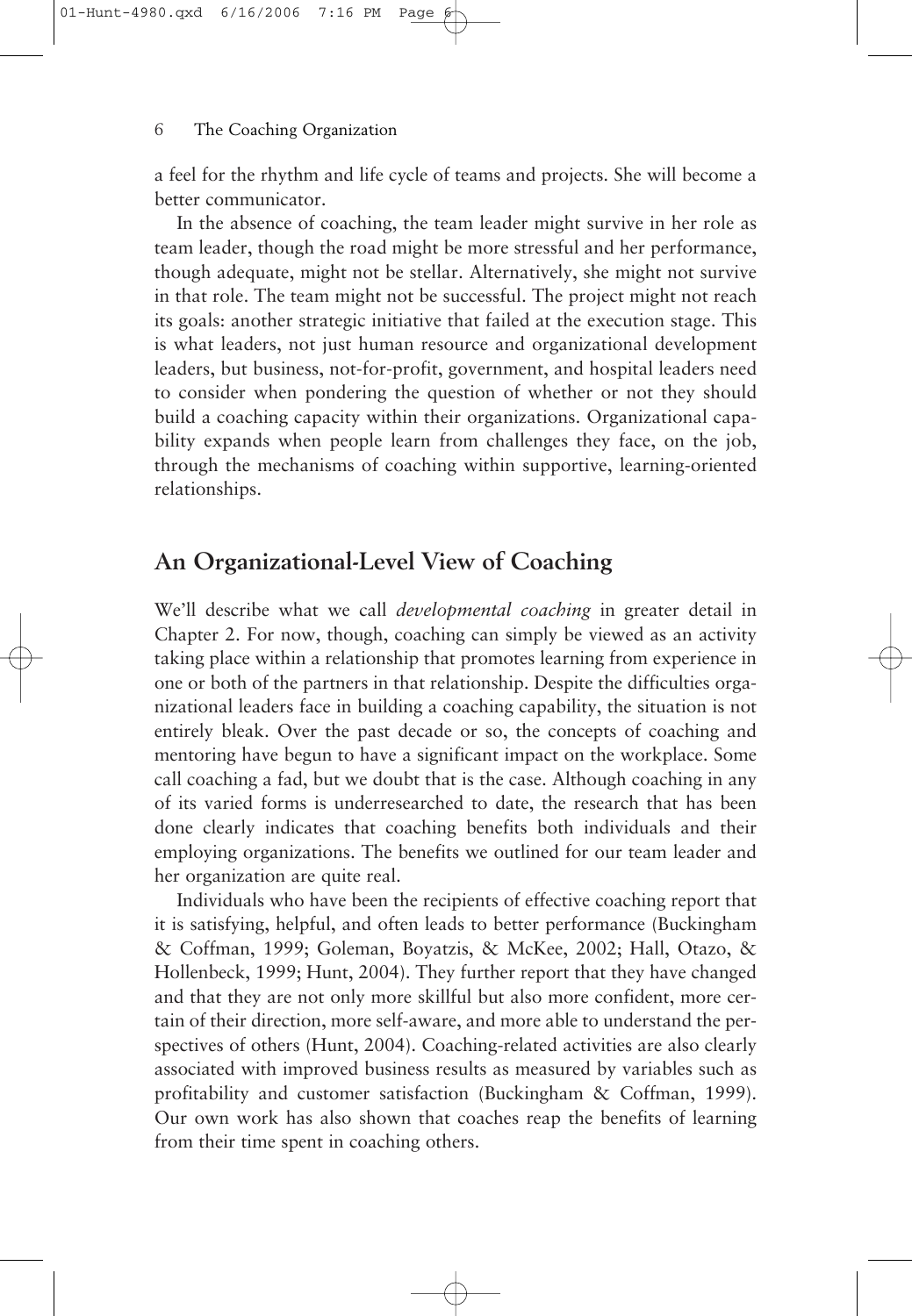Once he or she is solid on the value of guided on-the-job learning, the organization leader who wants to build a coaching capability has some basic issues to address. First, the leader will either have to train the existing staff in coaching or import coaching skills through the use of external consultants. The skills of coaching will then be available to a group of employees. Coaching is seen as a skill—a tool, if you will—that can be added to the toolkit and used as needed.

While this is one very valid way of looking at the building of a coaching capability, we've found this view of coaching to be somewhat limited. To view coaching as a skill to be deployed both underestimates its value and underestimates what it means to put that skill into action. Such a view implies that the only benefit of coaching is the building of employee skills or employee development. In our experience, a coaching capability can create value that goes well beyond the development of more skilled employees and leaders.

We initially explored the field of coaching in an effort to understand the behavior of managers who are known as being effective coaches to their direct reports. Coaching by managers is one of the leadership behaviors most desired by subordinates, but unfortunately least practiced (Lombardo & Eichinger, 2001). Through interviews with a large number of such managers, we were able to articulate the "real-world tactics" employed by such individuals. That effort resulted in the book *The Coaching Manager: Developing Top Talent in Business* (Hunt & Weintraub, 2002a). That work, however, also accompanied an ongoing action research practice, in which we further explored the means by which that rare species of manager, the "coaching manager," emerged from the large majority of managers who are not willing and/or able to coach people who work for them. In the process, we learned more about the value proposition of coaching.

One important benefit of the widespread deployment of coaching by managers, for instance, is a not-so-subtle shift in their leadership styles. In an early paper, we described how the act of coaching itself requires not just the learning of a skill but also considerable personal growth on the part of the manager (Hunt & Weintraub, 2004). They must learn to view their roles and relationships in a very different way. Coaching requires that managers lead rather than control. The impact of such a change in leadership style on the organization can be considerable. Coaching managers have to increase the overall level of real communication and trust in their units. Learning requires both.

We found in our earlier research that one of the most significant challenges that managers face, if they realistically hope to become coaching managers, is creating what we have called a "coaching-friendly context."

### $01$ -Hunt-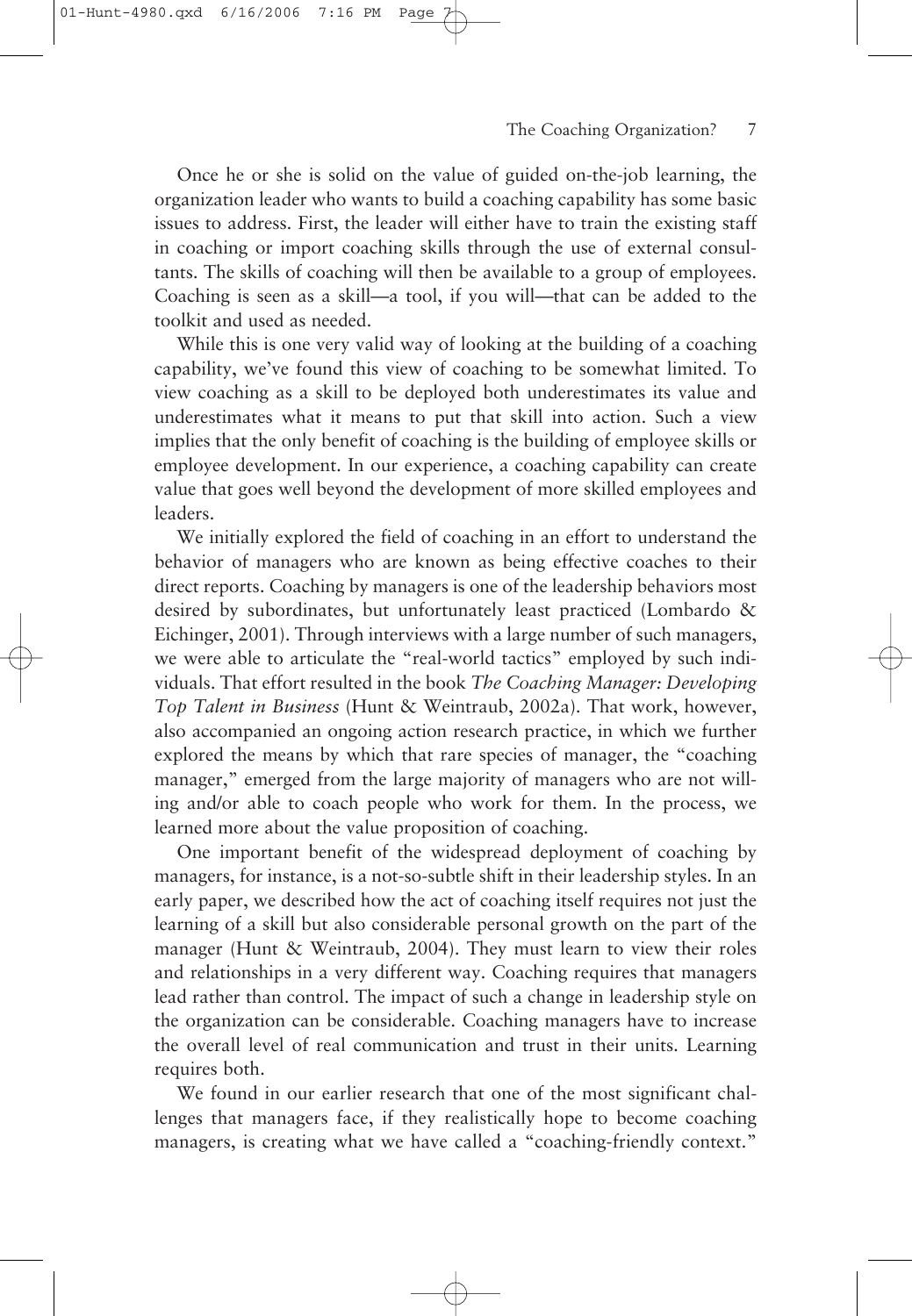The coaching-friendly context can be viewed as a subculture within an organization that directly supports coaching-facilitated learning. In a coaching-friendly context, employees feel more able to talk frankly with others about their development, challenges, and mistakes. In such an environment, employees' natural interest in learning and self-improvement comes to the fore, and the responsibility for driving learning is shared between the manager and his or her direct reports. Coaching is not limited to the performance appraisal. Informal, though extremely valuable, coaching takes place on a routine basis. Under these circumstances, people are more comfortable with taking the risks associated with stretch assignments. Failures, within reason, aren't punished, and support for facing challenges is widespread. What does such a coaching culture look like in practice? Here are the perspectives of two different managers from Southwest Airlines:

If there's a delay, supervisors find out why it happened. We get ideas on how to do it better next time. If you've got that kind of relationship, then they're [the employees] not going to be afraid. Say there was a ten-minute delay because freight was excessive. If we're screaming, we don't know why it was late. (Gittell, 2003, p. 74)

We work real hard to remove that barrier so that agents can come in and talk to a supervisor or manager. There's an open-door policy so when employees have a problem, they know we can work on it together. It's a totally different environment here. We sit and listen. When that person walks away, he'll have self-esteem. (Gittell, 2003, p. 74)

These are examples of conversations that we would describe as developmental. Note that the employee learns something about how to address a problem, a work-related challenge. At the same time, the organization learns more about those same problems and how to resolve them more effectively. At its best, in a coaching-friendly context, the work drives the learning for employees, and the coaching serves as a link between the two: work and employee. Employee and manager must have honest and open conversations about the problems they face. We suggest that when an organizational leader begins to think about building a coaching capability, he or she think carefully about the potential benefits of viewing the goal as not just that of building skills (which may not be used, as we see below) but also of changing the organization's culture.

We realize that culture change is not easily accomplished. Whatever changes are made have to really work; they have to help the organization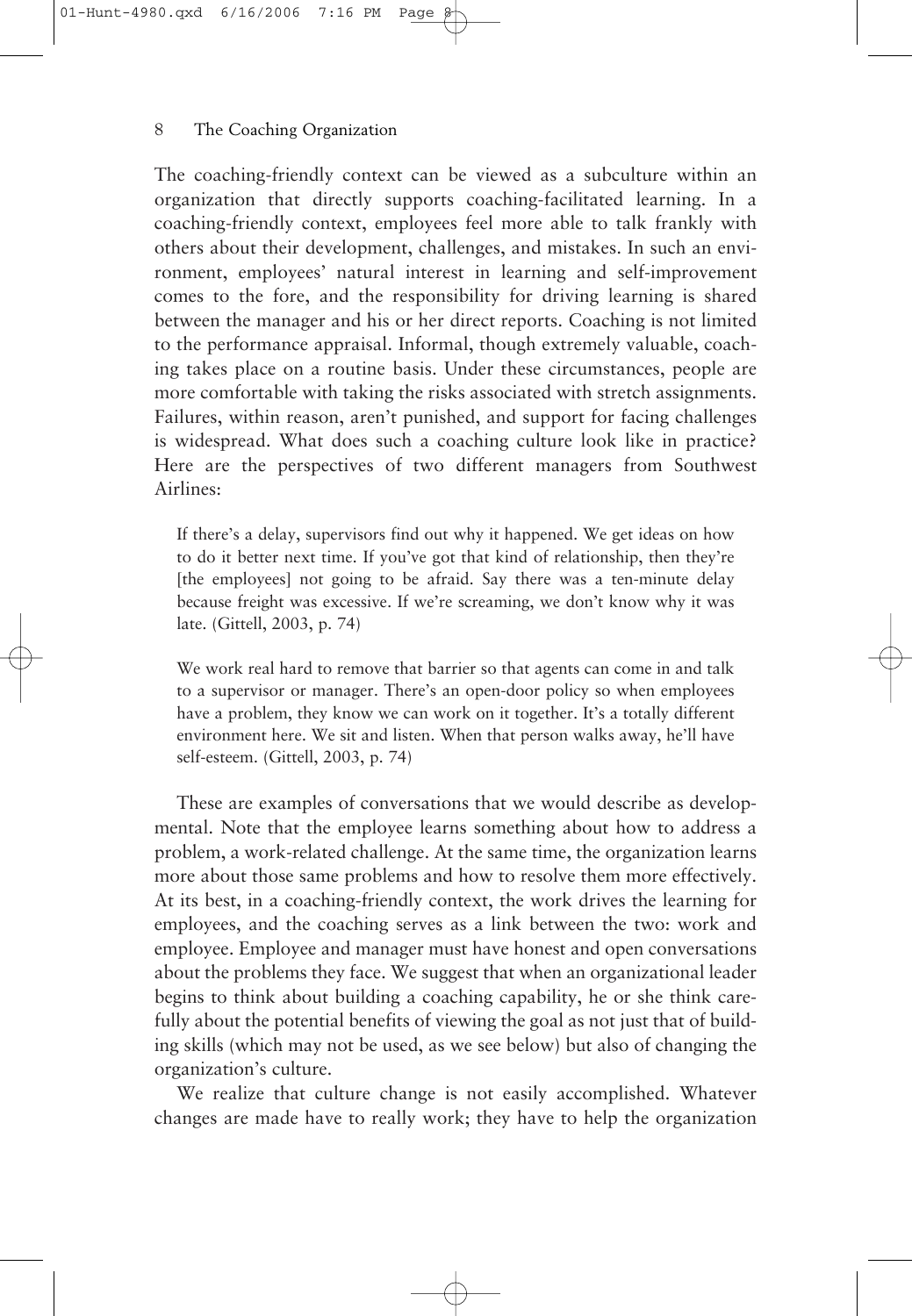accomplish its goals. We'll address this challenge in a later chapter, but for now, consider the question of how an individual manager can create a coaching-friendly context. We have found that managers use a variety of leadership interventions. They take care to hire people into their groups who are interested in and seek out learning. They orient new employees to their management styles, which might appear to newcomers to be quite unusual (because most people haven't worked for coaching managers). Very importantly, they "walk the talk" when it comes to dealing with the inevitable mistakes that are made during the learning process. They hold their tempers and manage stress effectively. They ask for coaching themselves, from their direct reports. They seek out feedback. They are available, within reason, for coaching discussions. Importantly, they also make sure that they spend their "coaching capital" on good and great employees, not just on those with performance problems. This has the impact of "destigmatizing" the coaching conversation. We'll come back to this important observation repeatedly.

Having created a coaching-friendly context, the manager no longer has to take sole responsibility for learning. The employee is also responsible. (This should come as a great relief to most practicing managers.) When coaching is viewed through an organizational cultural lens, one begins to see why some efforts to "train managers to coach" yield disappointing results. Some organizations, while providing coaching-skills training to managers (or hiring outstanding executive coaches), actually discourage on-the-job learning, either implicitly or explicitly. We repeatedly heard comments from those in our research to the effect that "my boss asks me why I spend so much time with my people, but there isn't much he can say, our results are so good." Guided on-the-job learning requires relationships, and relationships require time.

The use of external expert coaches has appeared to be one way of working around cultural assumptions that inhibit the growth of a coachingfriendly context. (There are other, better reasons for the use of executive coaching, as we'll discuss in later chapters.) However, the failure to confront the organization's role in the learning process has two implications. First, there is some evidence that the most effective external or executive coaching interventions result when the coachee has a supportive boss who is actively and positively engaged in the coaching effort (Hunt, 2004). The converse implication is that even though such coaching may be quite expert, if it takes place in isolation, it may be less effective. Similarly, the organization may lose an opportunity to learn from the experience. Consider the following examples.

### $01$ -Hunt-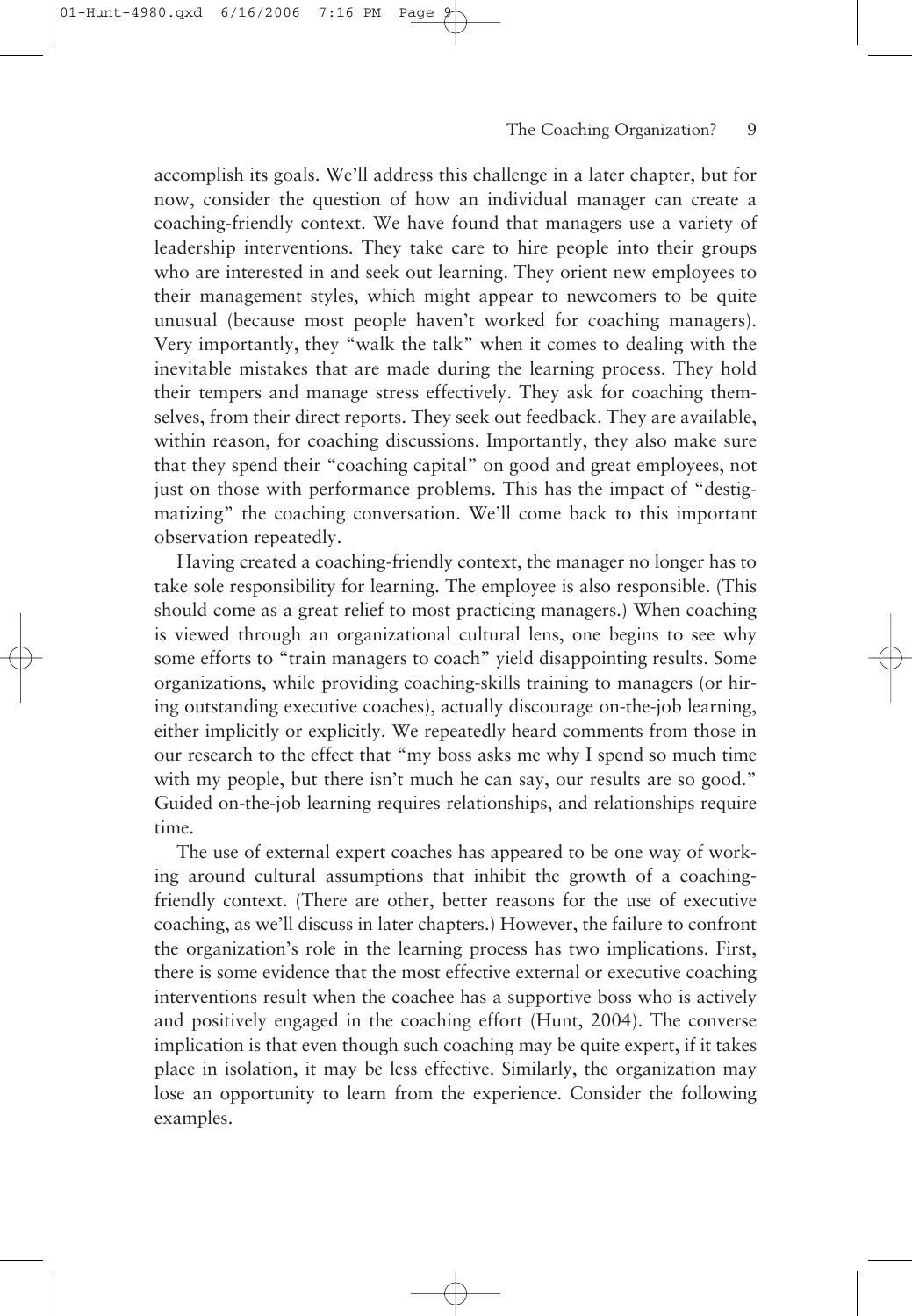### **CASE 1.1 Learning From an Executive Coaching Intervention**

A well-meaning and very busy organization brought in expert external coaches on occasion to work with individual executives who were having difficulty in their roles. The coaches did a good job, and the individual executives who were consumers of the program found it useful and enlightening. In some cases, their job performance clearly improved. That is, however, as far as the program went. No effort was made to understand the implications of this effort for the organization. It might have been very useful to consider whether or not anything could have been learned about the way the organization hired executives, the challenges facing them, and why so many were running into trouble. In fact, while the executives appreciated the coaching provided by the firm, several did not feel that the organization was doing anything to address what was seen as the organization's side of the problem.

A second organization, which sponsored an active coaching program using skilled executive coaches, regularly required that coaches meet with line leadership to discuss general themes that emerged in coaching. This can provide an opportunity for organizational leaders to learn more about the strengths and weaknesses of their leadership development activities. It also provides them an opportunity to gain valuable information regarding critically important business issues. In one instance, when the organization was in the midst of executing a merger, the coaches and the head of the business unit met to discuss what the coaches were learning about employee morale, the level of employee understanding of the vision for change, and other critically important concerns. The confidentiality of individual coaching sessions and relationships was maintained, but organizational leaders had an important opportunity to gain insight into their own effectiveness and the impact of the merger on a larger group of stakeholders.

When the link between individual, relationship-facilitated, on-the-job learning and organizational learning and development has been established, we believe that a coaching organization will likely be more able to address a range of organizational-level challenges. As one example (which we will describe in some detail in a later chapter), a coaching organization may be better able to execute radical organizational transformation. Organizational change requires individual learning. One can't learn about highly differentiated radical changes, particularly those that are innovative, in the classroom or in a textbook. One learns about change by trying new behaviors and actions directed at serving the goals of the change process. In a coaching organization, individuals engaged in on-the-job learning activities and through coaching improve and refine their efforts.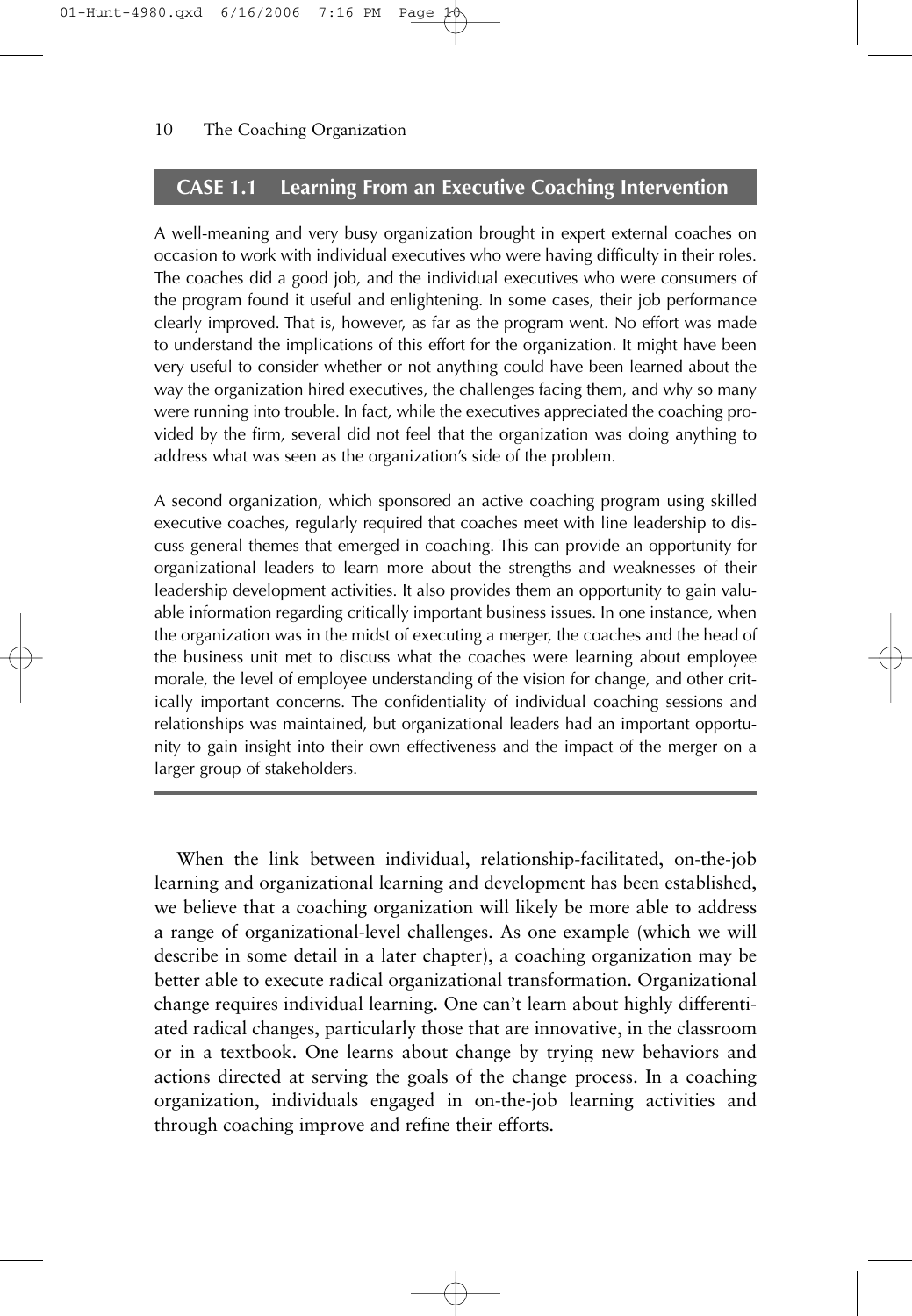The task of creating a coaching-friendly context and an organizational coaching capability is in our view an organizational development task. An organizational, as opposed to a skills-based view of coaching, requires an organizational action plan.

Consider the nature of the leadership required to drive the effort. The very notion of a coaching capability almost immediately calls forth the tension between a focus on today's results and the effort to build human capital for tomorrow, and between today's operational demands and the organization's larger strategy. A coaching capability ultimately begins with the organization's efforts to manage this tension.

Dave Whitwam, former chairman and CEO of the Whirlpool Corporation, describes the challenge as managing what he calls "the zone of execution." The zone of execution is the mind-set and group of activities dominating a manager's attention at a particular point in time. The tension inherent in the zone of execution is described pictorially in Box 1.1. Managers are constantly struggling with the problem of how to allocate their time. Pressing operational problems and the need to make today's numbers almost always overpower long-term concerns. The leadership of the coaching organization has to be constantly on guard for the tendency to ignore the strategic perspective completely, especially when times are tough.



Whitwam believed that it was his job to make sure that his managers did not ignore the strategic perspective. In his view, if they were to do so, they would likely fail in their effort to transform the corporation. The Whirlpool strategy for organizational change, as we'll describe in Chapter 5, relies heavily on the use of a variety of coaching interventions. The senior management of the company has been intimately involved in leading this effort and in insisting on the link between on-the-job learning, coaching, and the goals of the business. Because of their stance, these linkages are much clearer to employees at all levels. This has, not surprisingly, resulted in significant behavior change on the part of Whirlpool managers.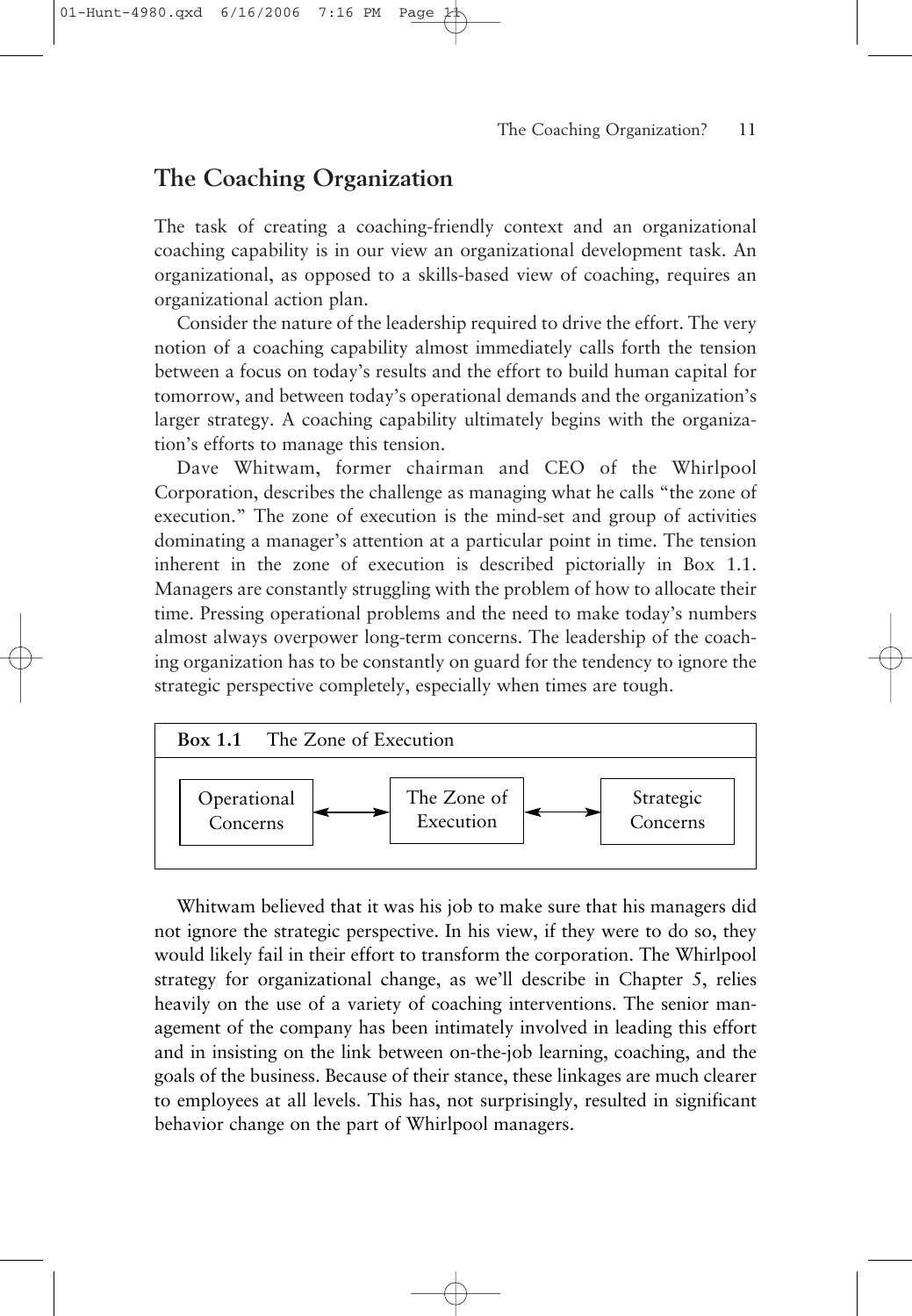The senior management of an organization must decide what they want to achieve by building a coaching capability. Coaching organizations tend to be relatively clear about the kinds of skills, behaviors, and attitudes that they believe are linked to the desired organizational outcomes. Coaching is a goal-directed activity. To what ends should employees, leaders, coaching managers, and expert coaches work? Such questions usually result in a discussion of the firm's competency model (at least in most large firms).

A *competency model* can serve as a rulebook and an instruction manual for coaches and those being coached, but it has to be widely used and widely understood. Organizations build competency models when their leaders become convinced that certain individual-level capabilities are essential to the organization's success. They may use such a model in the selection process, but unless they want to staff every position with people hired from outside the firm, they need the competency model to serve as a link between individual development and organizational need. Development requires learning, taking risks, and sometimes making mistakes, and participation in conversations about that extracts learning from experience. For useful coaching conversations around desired competencies to be widespread, senior management has to set the tone. In a coaching organization, one might see leaders telling stories about their mistakes and what they could have done differently, if they had only "listened." Senior management engages with the competency model and signals through its use that it has real meaning.

Where would you expect to find senior managers with such insight and commitment to learning? Interestingly, we have found that an increasing number of those in the "C-Suite" have experienced developmental coaching of one sort or another. Senior managers who have used executive coaches or have experienced mentor relationships openly and purposefully talk about how their experience encourages others to become more "coachable." Such senior managers may formally or informally advocate for the use of external coaches or the development of a greater internal coaching capability. As one example, Bob Nardelli, CEO of Home Depot, has stated, "I absolutely believe that people, unless coached, never reach their maximum capabilities" (Sellers, 2002, p. 96). He calls his own boss, the board chair, nearly every day for his own coaching session. When senior management decides to send a message, people are likely to listen (more so than when the message comes from human resources alone). Thus, we have come to see that the experience or lack of experience of senior managers with coaching is an important consideration when taking an organizational view of coaching.

As we found with coaching managers, coaching organizations demonstrate a strong commitment to positioning developmental coaching as a positive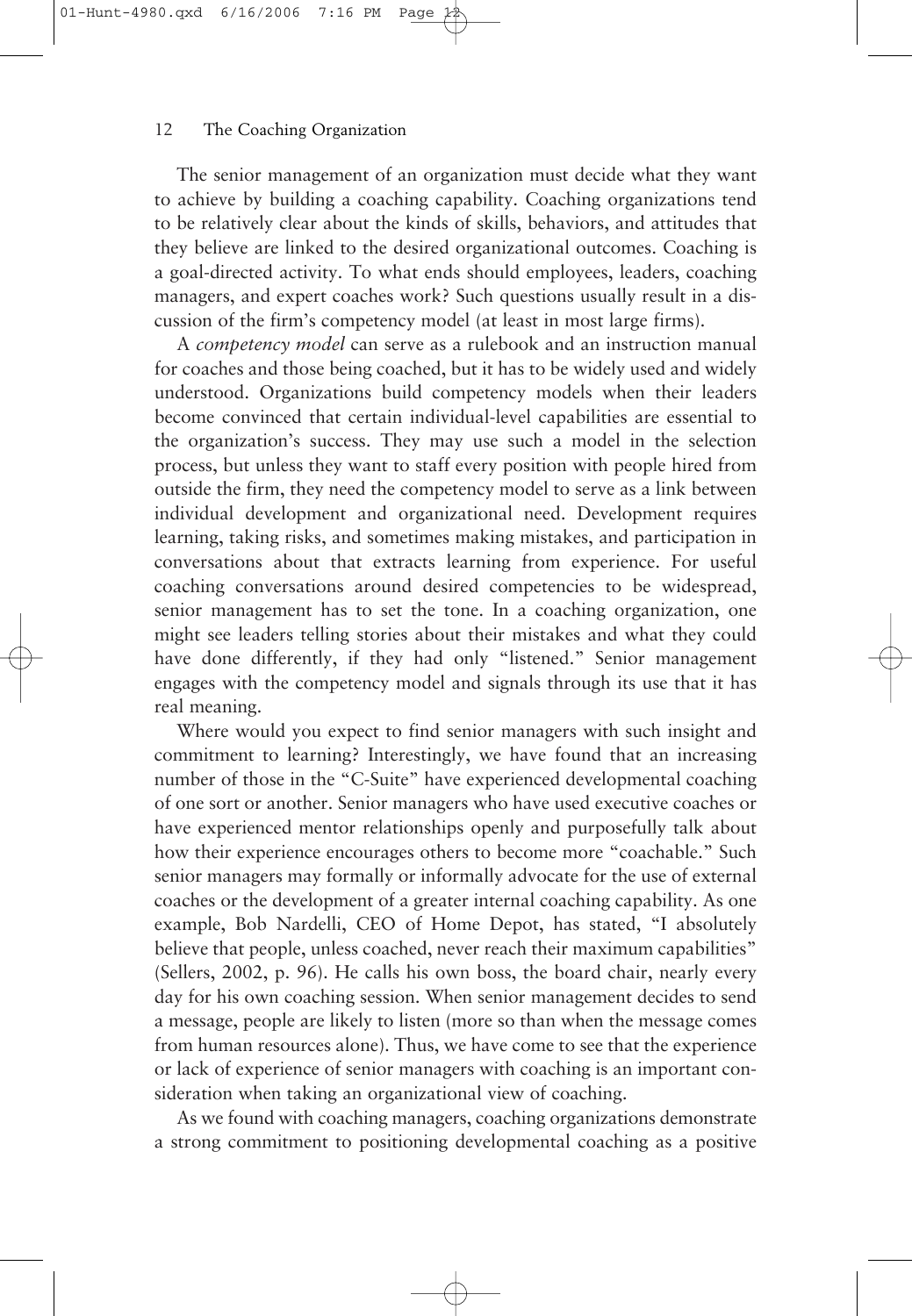opportunity for good and great employees, not just for employees in trouble. Indeed, some organizations are now excluding the use of external coaches for employees with performance problems. Those individuals may be least able to benefit from such an investment and most likely to exit the organization in the process. Obviously, if there is a link between coaching conversations and the ability of the organization to deal more effectively with business challenges, it stands to reason that you'd want to engage your best talent in the process.

 $01$ -Hunt

When used for leadership development, for instance, executive coaching in a coaching organization is strategically targeted at individuals who are going through important leadership transitions or who are expected to do so in the next few years. Coaching for such individuals is planned and coordinated, if not managed, to ensure that coachees are learning the right lessons, albeit in a fashion that allows them to tailor those lessons to their own unique circumstances. Under these circumstances, those participating in coaching are typically highly motivated and see it as a special investment in their development on the part of the organization. Learning and loyalty are the outcomes.

Compare this outcome with what could be called an "unmanaged" coaching capability: the bringing in of coaches in an uncoordinated fashion. Some managers, for instance, might decide not to deal with performance issues or problems directly, but rather hire external coaches to do so. This sends a powerful message about coaching, one that could undermine its potential as a developmental tool as it becomes stigmatized by the assumption that "if they call in a coach for you, you must be in trouble." Alternatively, some coaching dollars might be spent on individuals for whom coaching is neither necessary nor desirable. An organizational coaching capability, like any organizational capability, should be the managerial responsibility of one or more individuals.

In the coaching organization, decisions must be made about constructing linkages between individual learning mediated by coaching and organizational learning. On-the-job learning frequently leverages what is known as *tacit knowledge,* knowledge that is not codified or written down but is nevertheless essential for effective job performance, in the boardroom or on the shop floor. Knowing what a piece of equipment is likely to do in a humid environment, for instance, a "specification" not mentioned in the instruction manual, can have important organizational implications. The sharing of such knowledge can be critically important to an organization's ability to be successful in highly challenging and competitive markets or in the management of highly complex processes. The reader may recognize this as a *knowledge management* issue. Many firms have invested considerable resources in the development of a variety of knowledge management systems.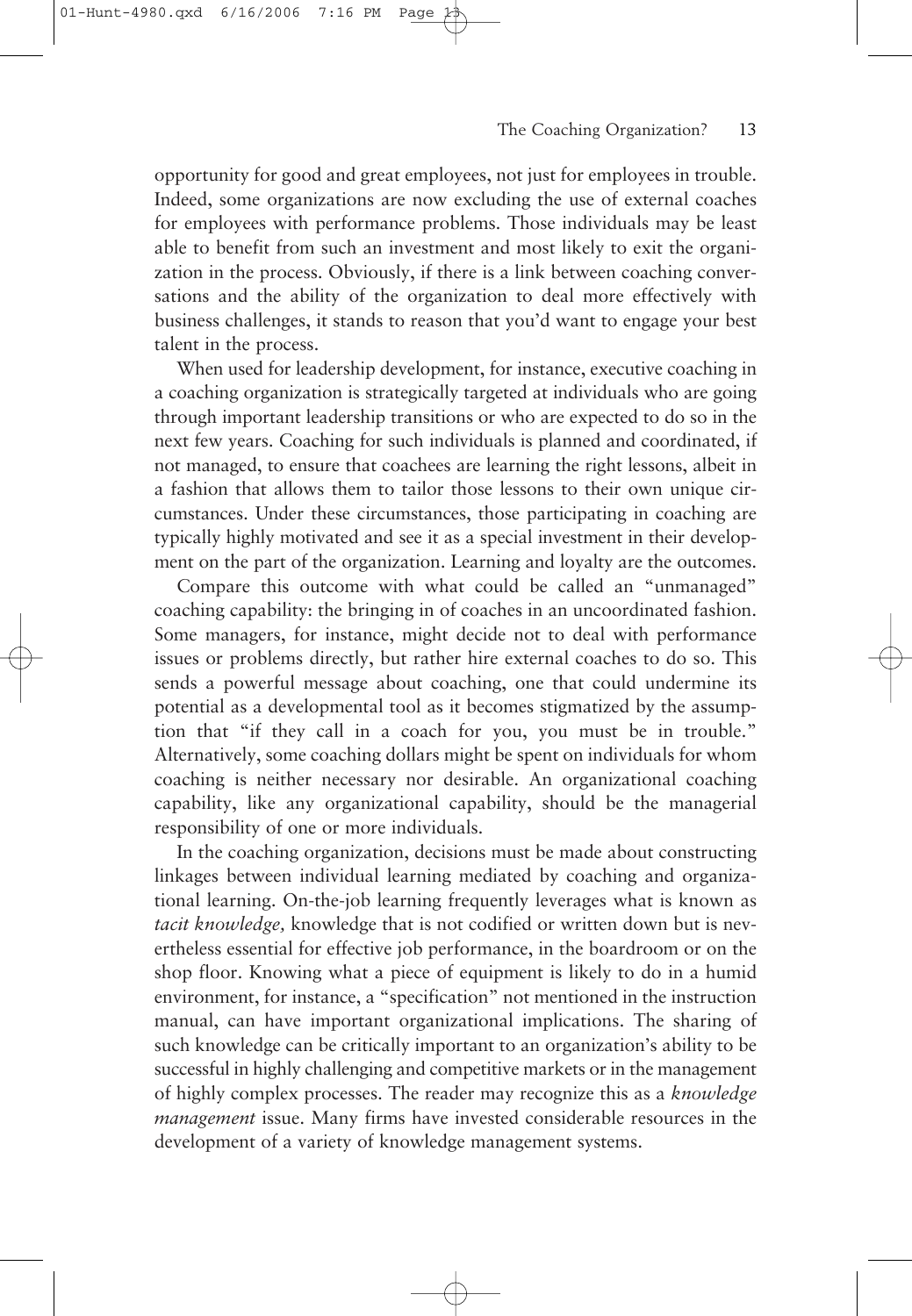Coaching and other forms of relational on-the-job learning, however, are absolutely necessary for organizational-level knowledge management efforts to be of value. Many organizations have tried and failed to leverage technology to capture tacit knowledge (Davenport & Prusak, 2002). These efforts have failed in part because they did not take into account the human processes involved in knowledge retention and knowledge sharing.

There is a growing sense of urgency regarding knowledge management in many firms as they face an unprecedented wave of retirements that will result in the loss of much tacit knowledge (De Long, 2004). While knowledge sharing via coaching isn't the only strategy for dealing with knowledge loss, it is an important one. If a coaching capability is to be of true value at the organizational level, we believe that the linkages between the action of coaching at the individual level and the sharing of knowledge must be clearly managed.

Of course, in a coaching organization, decisions must be made about the linkages between coaching and other human resource processes. If managers are supposed to be good at coaching their reports, will the organization really refuse to promote a manager who is not a good coach even though he or she has achieved outstanding financial results? Are managers required to coach their people despite the fact that their compensation does not reward them for doing so? In organizations in which learning is divorced from management, rewards, and promotion, we are far less likely to see the development of a robust coaching capability. Organizations that really see connections between learning and success will likely reward those who promote learning.

When a coaching capability is intentionally developed and managed within an organization, coaching becomes less of a fad and more of a tool of good management. A manager shouldn't decide to work with an executive coach just because everyone else seems to be doing so. Ideally, the ground rules for the appropriate use of executive coaching have been thought through in light of the organization's needs. Support systems are provided that help individual managers assess their overall learning needs and decide on an appropriate course of action after considering a range of options.

Of course, an organizational view of coaching suggests the importance of considering how to evaluate its impact, in terms of both quality and business results. Evaluation serves the purpose of helping to clarify the goals set for the capability as well as documenting the outcomes in relation to business outcomes. Evaluating developmental activities is notoriously challenging, and such efforts at many coaching organizations are still quite rudimentary. Nevertheless, considerable momentum is developing behind efforts to refine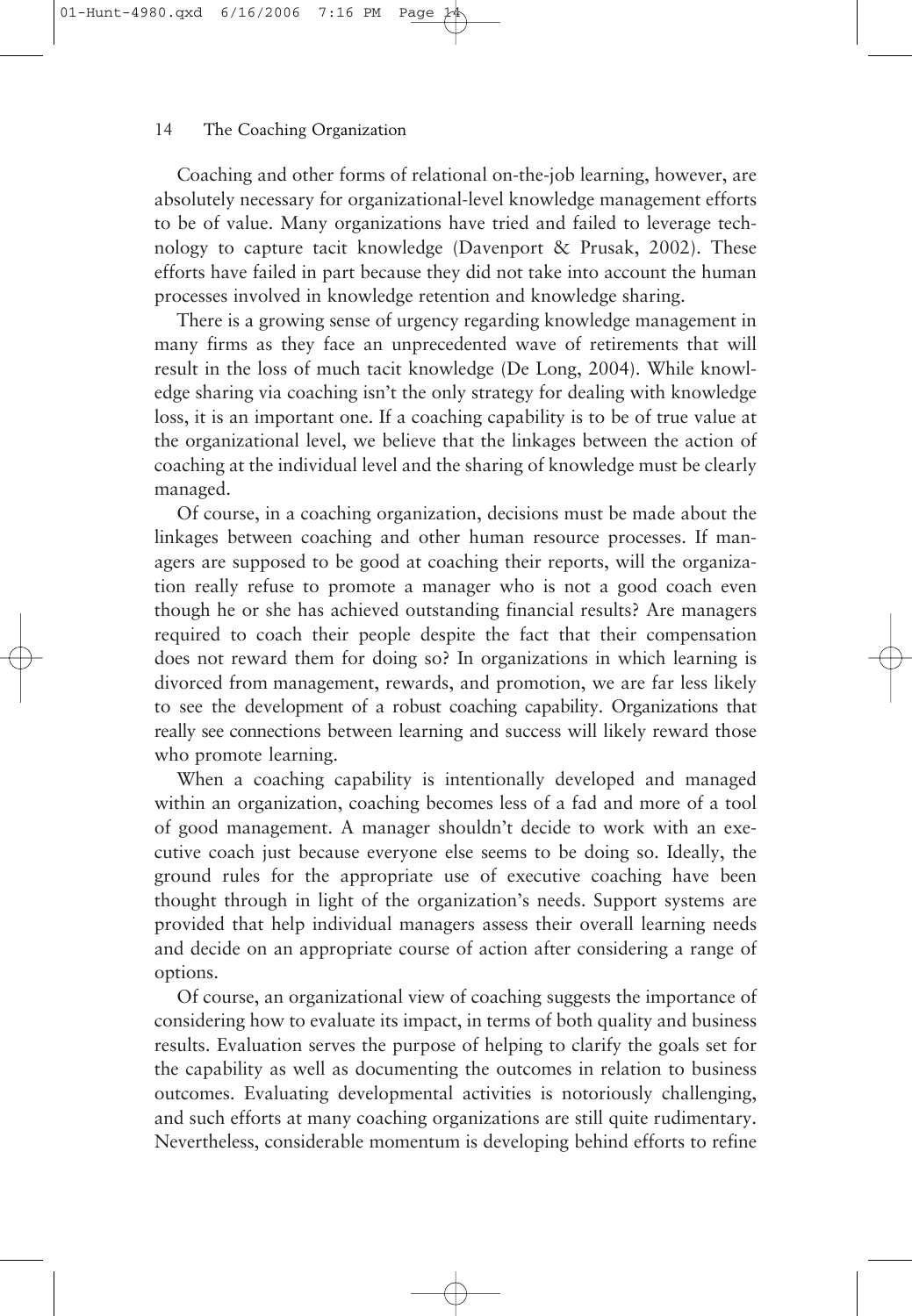evaluation practices; at a minimum, a coaching organization must decide how it will assess whether or not the effort has been worthwhile.

These are just a few examples of the issues that organizations aspiring to build a coaching capability should consider. Beyond these issues, a coaching capability must be managed as an important organizational asset and set of business processes. There should be a coaching strategy or plan that has been articulated and can be discussed and understood by line managers. There also needs to be an individual, or individuals, whose job in whole or in part is to oversee the coaching effort as an ongoing process, not just a series of training programs or coaching engagements. Since the coaching effort, however, is in the service of business goals as well as employee development, senior management should also remain involved. Thus, in our view, a coaching capability is more than, and requires much more than, training employees in a set of skills.

## **An Organizational Coaching Capability**

In the previous section of this chapter, we tried to describe some of the implications of an organizational-level view of coaching and the building of an organizational coaching capability. We can now begin to operationalize some terms. *A coaching organization makes effective and regular use of coaching as a means of promoting both individual development and organizational learning in the service of the organization's larger goals.* To make this possible, the coaching organization must develop one or more types of coaching capability. The organization must be able to access coaching resources via individuals with the right competencies who can provide developmental coaching, either as employees or consultants. The target of the coaching capability may vary from organization to organization, depending on the organization's needs and context. In addition, in a coaching organization, the coaching capability is managed so as to create value for both the individual being coached and the organization as a whole.

Not all coaching resources are the same. Each has strengths, weaknesses, and a degree of appropriateness to a particular set of goals and contexts. What they all have in common is that the coaching provided is developmental in nature. In Chapter 2, we will provide an in-depth discussion of the concept of developmental coaching in some detail. Simply put, developmental coaching is not meant to be "corrective," though it can be. It is meant to promote individual learning and development. There are four options for building a coaching capability. Many organizations deploy more than one of these approaches. We will go into each in great detail in the coming chapters.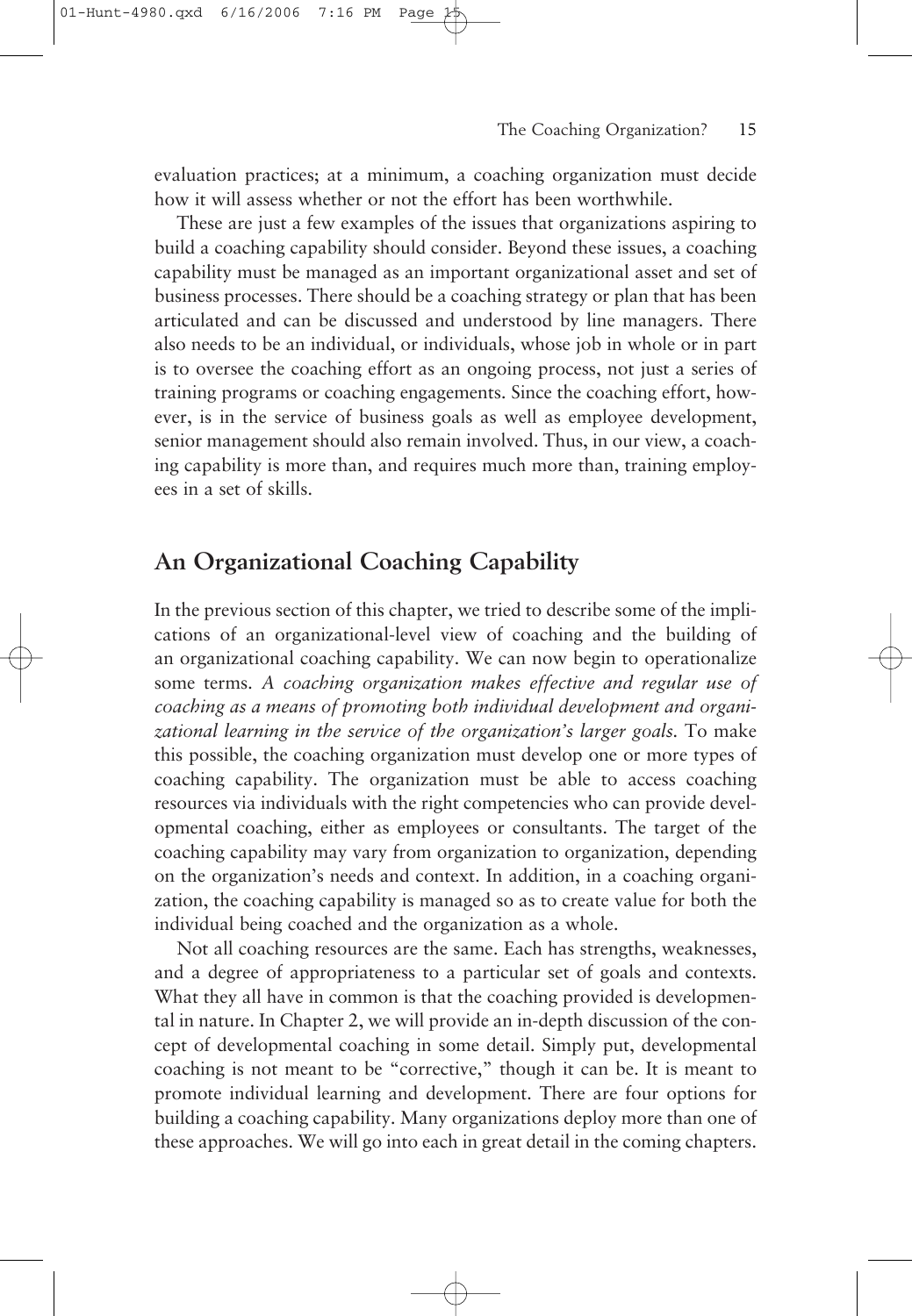Here, we give a brief overview and include in this discussion some of the specific challenges associated with each option. Our discussion of challenges takes two forms. There are challenges associated with building a particular kind of coaching capability. There are also challenges associated with maximizing the value of that capability as a means of promoting individual and organizational learning that also results in the achievement of business goals. Throughout the book, we will provide examples of how the organizations in our research have gone about addressing these challenges.

### Coaching Managers

The most obvious coaching resource in most organizations is the manager. The manager is involved with direct reports and their work on a routine basis. The manager is responsible for business unit performance and is typically responsible for integrating new people into the business unit. Responsibility for on-the-job learning fits logically with this role. As already stated, there is significant research evidence to suggest that managers who are effective at coaching their direct reports achieve superior business results (Buckingham & Coffman, 1999).

Important in many contexts, the coaching manager can also be viewed as the essential resource for any organization that wants to create *leadership at all levels.* A coaching-oriented manager can spot talent, that special look in the eye of an employee or that particularly influential and unexpected performance that signals to someone paying attention that "this person can help us." The coaching manager is in the best position to provide challenging assignments to talented people and to support their continued learning. The coaching manager is also in the best position to take what is learned from a coaching discussion and consider its implications for the business or for others.

Relying on managers to coach presents a number of challenges, however. For managers to serve as coaches, they must have the requisite basic interpersonal skills. They must also learn something about how to coach, either through formal or informal means. As described above, organizational leadership must signal the importance of coaching to their managers in a variety of ways, through appropriate reward systems and promotion policies. Clearly, if people are *only* rewarded for hitting the quarterly targets, then a coaching initiative will have a much lower probability of success.

There is another challenge associated with assigning managers the task of coaching, and that is the management of an inherent paradox in the role of the coaching manager. He or she must both coach and evaluate direct reports. The process of evaluation tends to inhibit the degree to which direct reports will be open about their concerns, problems, and mistakes,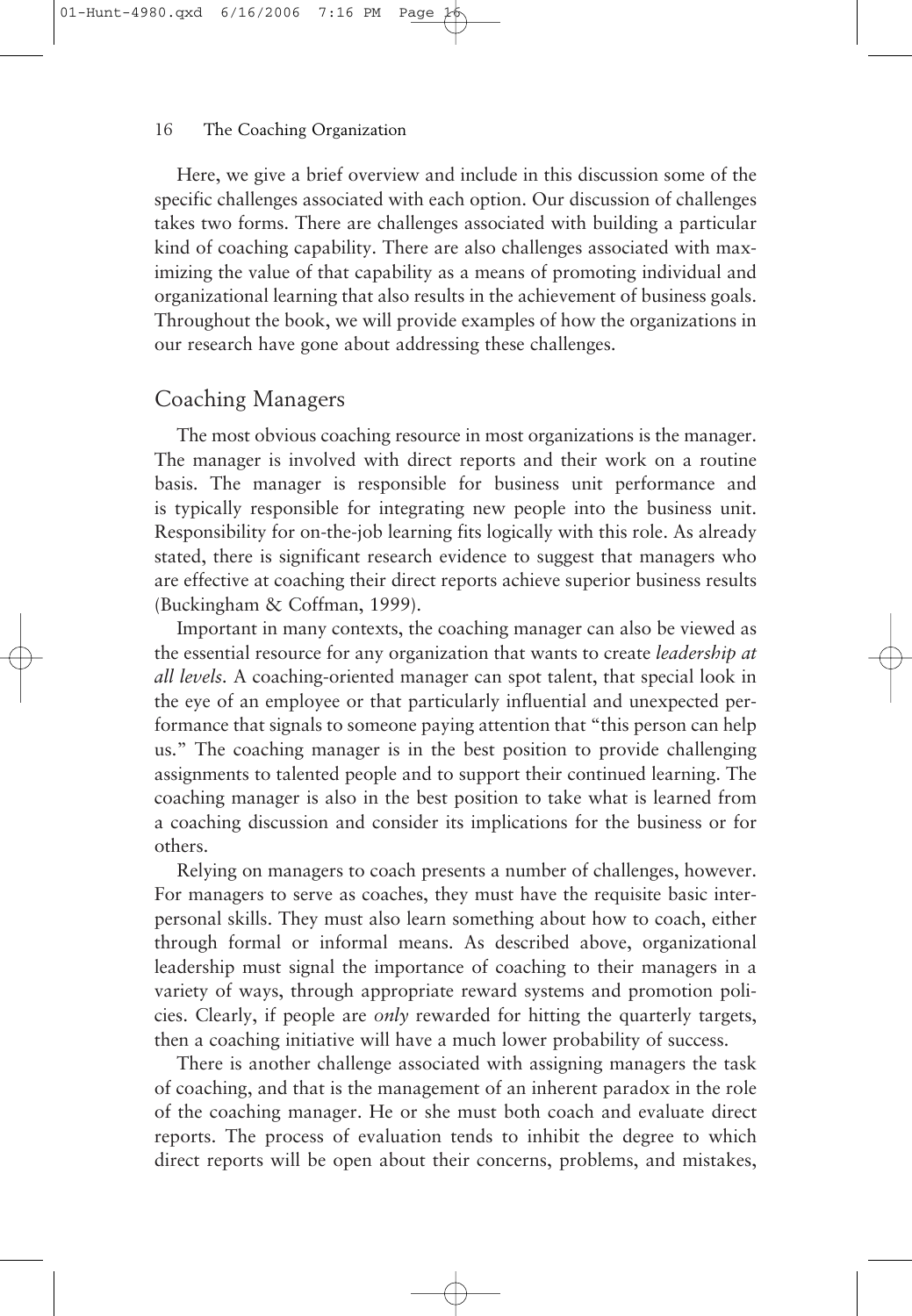even those that are made in good faith. It is for this reason that the coaching manager, perhaps more than any other coaching resource, must work so hard on an informal day-to-day basis in the creation of a coachingfriendly context (Hunt & Weintraub, 2002a). As we will discuss, the tasks of the coaching manager require significant emotional maturity (Goleman, 1995).

 $01-Hunt$ 

The presence of coaching managers in organizations is for the most part an exception. If the manager is to become a major coaching resource for an organization, the organization will have to devote significant effort to achieving such an outcome. In a mature coaching organization, we would expect to find that coaching managers were not the exception (though realistically, we would also expect to find that not every manager was an effective coach).

In addition to training and the appropriate attention to rewarding coaching behaviors, senior management must also help managers and supervisors see an appropriate link between (a) the desired pro-coaching-oriented behaviors and assumptions and (b) the business needs of the organization. Managers have to possess a clear, almost line-of-sight ability to see that taking some time to hold a work-related coaching discussion is not a distraction from the tasks at hand and is not driven by the desire to be nice. They have to have a deep understanding of the business case and the business opportunity associated with an investment in coaching. More than the development of new skills, this requires new insights and new perspectives on the part of managers.

Transformational learning, on the part of both individuals and organizations, is ultimately required to build a coaching manager capability. When coaching by managers becomes an agent of both development and change, organizations begin to extract significant value from the work associated with building such a capability. This transformation can take place only when coaching is viewed as integral to the company's formula for both individual and organizational success.

### External Expert or Executive Coaches

Executive coaching is putatively a new field of activity, though some would say that organizational consultants have always done executive coaching. This type of coaching, the use of skilled external coaches paid as consultants to help enhance an executive's leadership performance, offers a number of benefits to individuals and organizations alike. The external coach can bring special expertise from a variety of disciplines that may not be available internally. The external coach also brings an external and perhaps more objective viewpoint to the discussion. The executive client can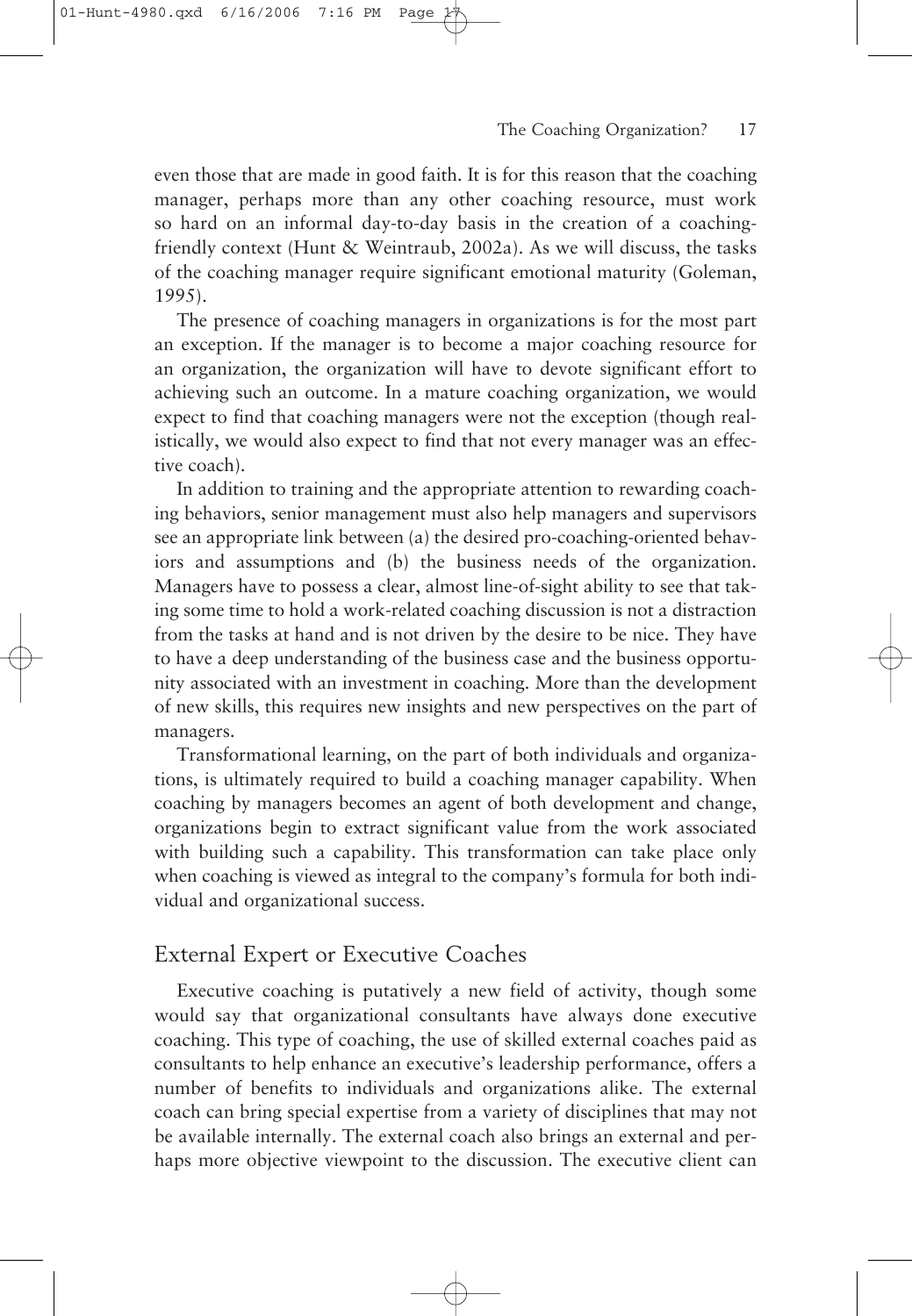access a new perspective on the issues with which he or she is dealing, presumably free from perspectives that might be tainted by internal politics. Very importantly, there is some evidence that the experience of working with an executive coach may be one way that managers learn to coach (Hunt, 2004).

As a new field, however, there is not yet a consensus as to the definition and methodology of executive coaching. Furthermore, as what is perhaps a billion-dollar industry (Thalheimer, 2002), it is woefully underresearched by organizational scholars. As such, the marketplace of buyers (i.e., organizations), is subject to some understandable confusion. Is executive coaching a form of psychotherapy in the workplace? Or is it focused executive development coupled with a bit of business consultation? Who is qualified to be an executive coach?

The use of external executive coaches does not in and of itself imply that the executive coach is a resource to the organization. A number of challenges are associated with making executive coaching an organizational-level resource and capability. First of all, the coaches must be competent to serve in such a role. One advantage associated with the use of competent executive coaches, of course, is their expertise. Most executive coaches are psychologists, human resource specialists, or former business leaders. Many have had extensive additional training in coaching techniques as well as exposure to a variety of business issues. Those who have had experience in business may also bring with them functional or strategic expertise. However, there is no licensure requirement for external coaches at this time. "Coach certification" is available from a number of different private and professional groups, but the certification requirements and processes vary widely. Organizations take on a great deal of responsibility when they bring in any external consultant. Increasingly, organizations are taking prospective coaches through some type of qualification process to ensure consistency and a baseline of competence.

In addition, executive coaches, if they are to help their executive clients with real work, must understand something about the goals, strategy, plans, and operations of the organization. The Whirlpool Corporation experience, described in Chapter 5, illustrates value that was gained by teaching a cadre of executive coaches about the Whirlpool Leadership Model, a guide to the behaviors and competencies that senior management has identified as being essential to the company's and therefore every manager's success.

Most executive coaching is directed at those currently in leadership roles or those expecting to be in leadership roles soon. Executive coaching impacts and can be impacted by the leader's relationships with direct reports, peers,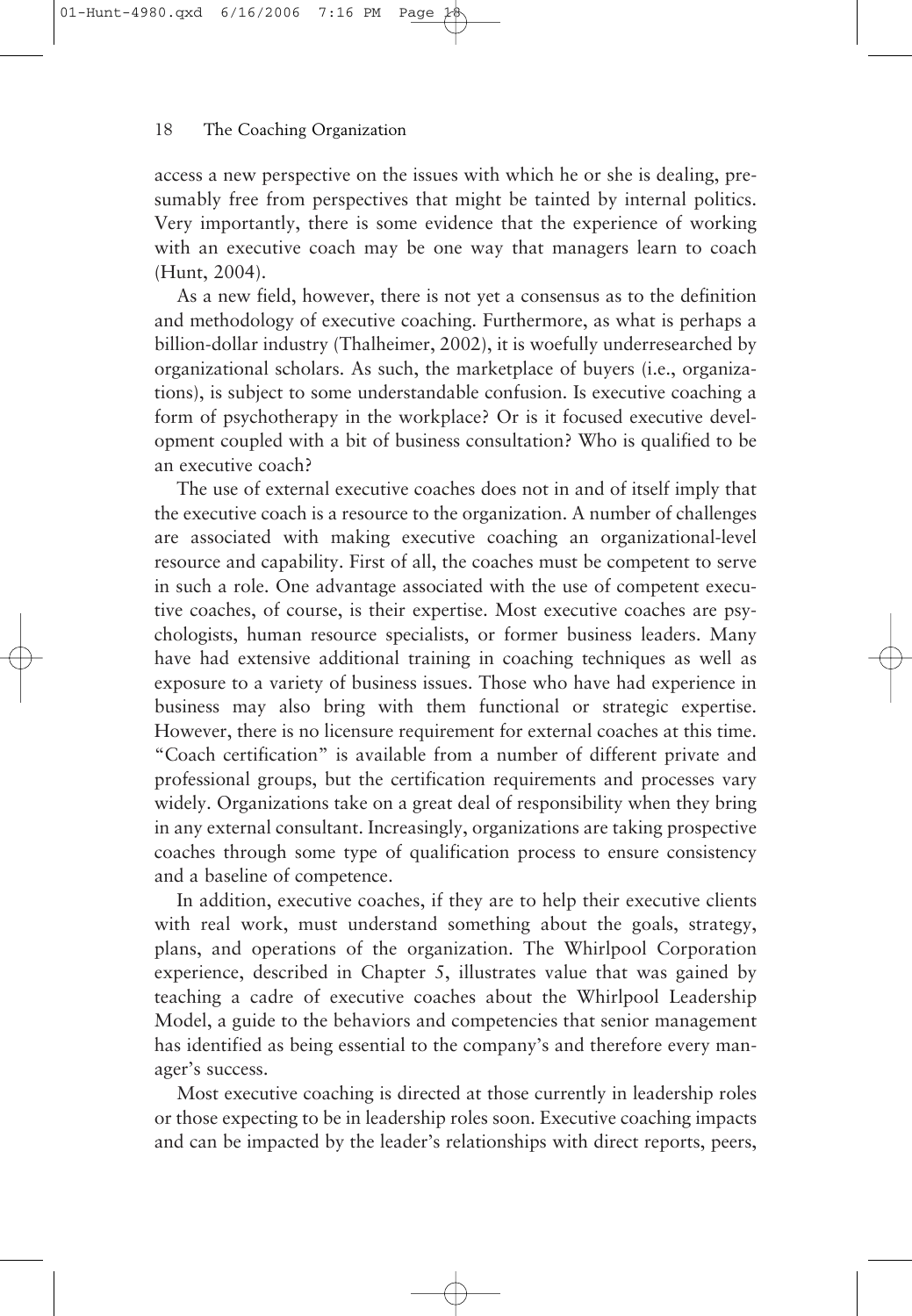and his or her own boss or board. On a superficial level, it may appear that the executive coach is responsible only for the executive, when, in fact, the coach is working at the interfaces between many relationships in order to help the executive improve his or her ability to lead. For coaches to manage their responsibilities to organizations, they must be aware of organizations' needs and issues as well as those of executives. When viewed from this perspective, executive coaching begins to look more like an organizational development intervention than individual counseling.

There can, of course, be conflicts between the needs of the individual executive and the needs of the organization. It is for this reason that the meetings between the coach and the coachee are bounded by limited confidentiality; this helps the coach create a coaching-friendly context within which the executive is free to speak openly about his or her learning needs. We say "limited confidentiality" here because most executive coaches find it important to interact, with the executive's permission and participation, with other stakeholders, such as peers or direct reports. Through such interactions, coaches can help executives gain a more realistic picture of the impact of their actions and develop more informed plans for performance improvement.

The limited confidentiality associated with the executive coaching relationship, however, also makes it difficult for the organization to assess the full impact of coaching or to leverage issues that emerge in coaching itself for the purposes of organizational learning (Hunt & Weintraub, 2002b). As with any intervention, ideally, some effort should be made to assess the impact of the coaching process on the organization and the individual. The individual executive might have been satisfied with the coaching experience, but did his or her satisfaction translate into a positive business or organizational outcome? In addition, the limited confidentiality surrounding executive coaching makes it harder for knowledge that emerges during the coaching to be shared with others. Both of these issues are, of course, particularly challenging to manage if the organization views executive coaching as solely an individual-level intervention.

Organizations face significant challenges in trying to "manage" the use of executive coaching, particularly in light of the fact that executives find it satisfying and this satisfaction in and of itself serves to expand the market for executive coaching. To maximize the value of executive coaching, organizations must consider for whom and how it should be used, how to effect the best match between coach and coachee, how to influence the coaching process to ensure that it is working in the best interests of both coach and coachee, and how to coordinate coaching engagements and the learning and career development needs of the organization.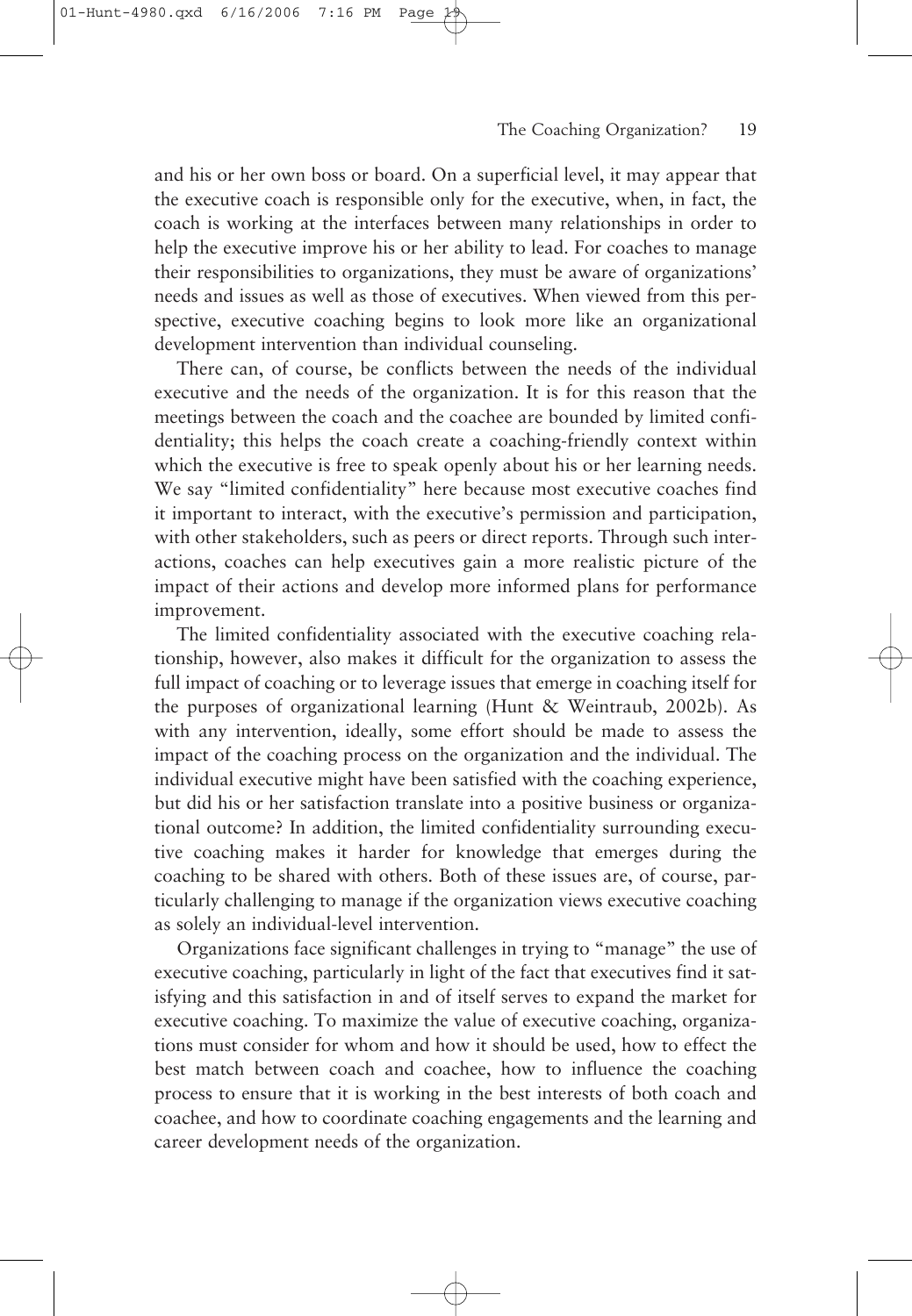### Internal Expert Coaches

In response to some of the challenges cited above regarding the building of a coaching capability around managers or external coaches, some organizations have begun to build an internal expert coaching capability. In a later chapter, we'll describe how Wachovia Bank developed and managed a cadre of internal coaches from their human resource function to provide coaching services in one of their leadership development programs. The use of internal coaches appears to have some advantages. First of all, internal coaches may be less expensive. We say "may be" because to be maximally effective, internal coaches do require training and ongoing learning opportunities. As can be seen in the Wachovia example, their training requirements are not trivial.

Internal coaches are already familiar with the goals and strategy of the firm. They also have firsthand experience with the culture of the firm. Their history with the organization, even if brief, can give them insights regarding the issues likely to be faced by an executive or manager in the firm. They often possess insight as to how the firm "really works" and what behaviors are truly valued. The likely trade-off is that the firm loses the value of the more objective external perspective brought to a coaching engagement by an executive coach, though there has been no research to support this assumption.

The internal coach does, however, face a political landscape slightly different from that of the external coach. Presumably with more at stake, it may be difficult for the internal coach to "speak truth to power." The job description of the internal coach is also inherently complex. Most organizations don't require a staff of full-time internal coaches (though some do). As such, most coaches have other responsibilities. Human resource professionals, for instance, are often required to serve as "expert consultants" around a variety of strategic and compliance concerns. They are called on by senior management because of their content knowledge. Giving an expert opinion is not the same as coaching. In fact, the behavior of the expert consultant may be diametrically opposed to that of the more process-oriented coach. This creates significant challenges for the internal coach, who may have to balance a variety of role identifications in order to be effective at both.

The boundary around the internal coaching relationship shares some of the same challenges associated with that surrounding the external coaching relationship. How much confidentiality is necessary, and how much is appropriate? How should the internal coach interact with the various coachee stakeholders? Finally, given that there is some kind of boundary around the coaching relationship, how can the results of the coaching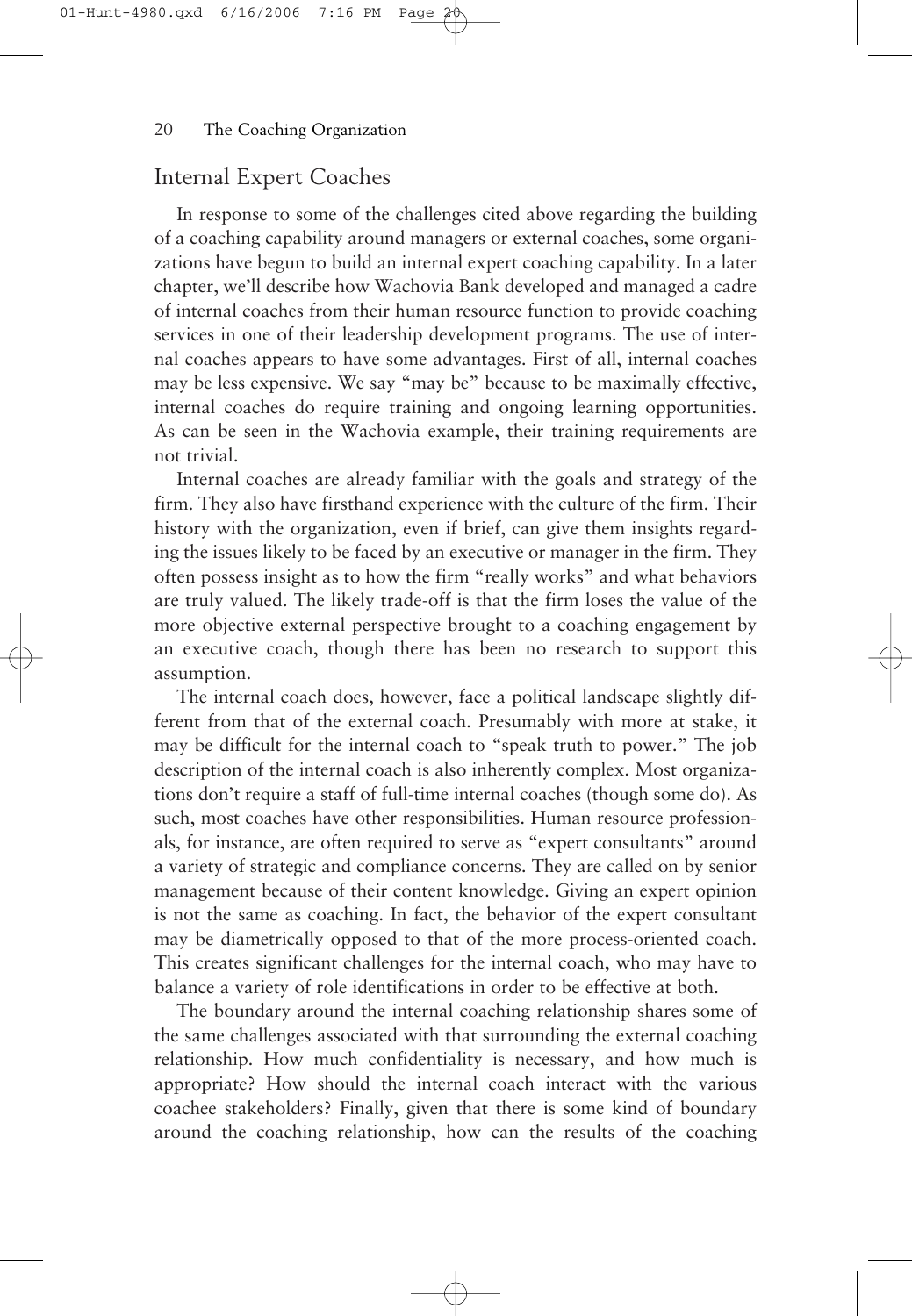intervention be assessed, and how can knowledge gleaned from the coaching intervention be leveraged for organizational success?

### Peer Coaching

A recent focus group with a small group of health care providers in their hospital-based practice demonstrated the tremendously important resource of peer coaching. Typically in this particular profession, one learns technical knowledge in school and very little about how to apply that knowledge in the workplace. That kind of learning, the development of a foundation of the required tacit knowledge, takes place on the job. In the hospital department in question, each new hire is given a 4-month formal orientation. Everyone in the focus group agreed that by no means is that sufficient to fully orient new professionals to the hospital or their roles. What happens next? A very effective informal peer coaching capability takes over and supports the individual professional, literally for the rest of his or her career. The professionals in this group are all highly regarded, and there is no evidence to suggest that this capability is inadequate to the task (though it is easy to understand how it might look so to others, at least superficially). The peer coaching capability has been built up over the years as the culture of the department evolved.

Employees in this department are expected to seek help if they need to know something related to their jobs or organization; and employees who are asked for help are expected to provide it. Significant resources are devoted to supporting such a culture, including the provision of an up-todate library (which people actually use) and a variety of additional online resources. People are encouraged to grow by taking on job-related challenges. The pay is relatively low, but worker satisfaction is quite high.

Researchers have known the value of peer mentoring for some time (Kram, 1988). The reality is that we turn to our peers for help for a variety of reasons. It is less threatening. Peer support is often available "just in time" to help deal with spontaneously emerging learning needs. Peer coaching can also be viewed as a form of social capital, networks of people who by virtue of their relationships with one another are more capable than they would be without those relationships. The peer network also provides support for the diffusion of knowledge from a coaching conversation to other parts of the organization.

While there are some formal peer coaching programs (Hunt, Strei, & Weintraub, 2002), as seen in the example above, an aggressive peer coaching capability is often more of a natural outgrowth of the culture within which it exists. Employees in the department cited never intentionally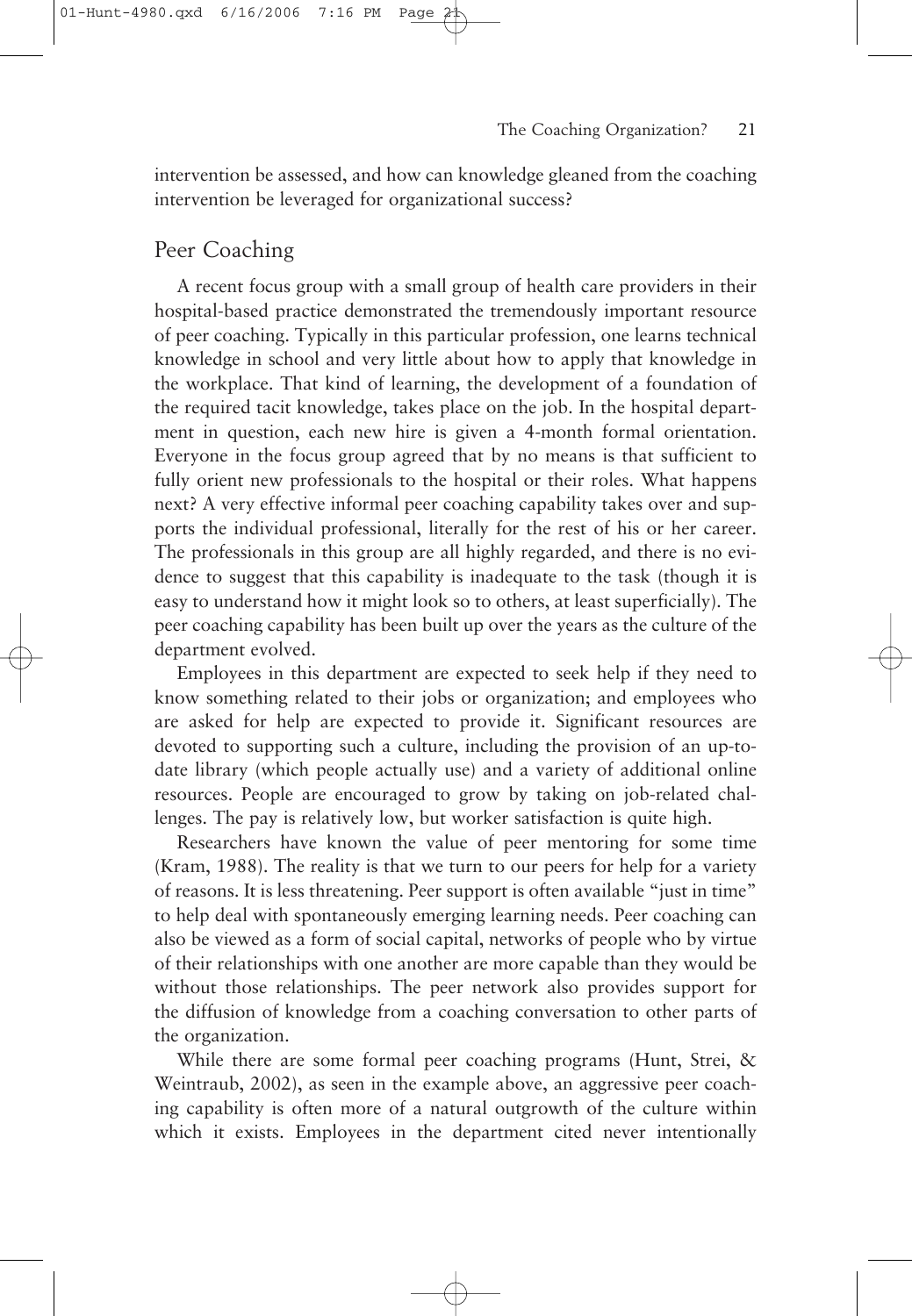planned for the development of such a capability and (despite our advice) did not intend to manage that capability; and it is not clear that they are truly in a position to appreciate the significance of peer coaching as an aspect of the department's culture. This brings us to the question of the degree to which peer coaching can be stimulated intentionally. If so, can it be managed, or perhaps lead, toward organizationally desirable outcomes?

### **A Coaching Capability "Infrastructure"**

An organization, then, has a range of options from which to choose when considering how to establish a coaching capability. To summarize the position taken earlier, we believe that building a coaching organization requires both leadership and management. Leadership is required to establish the linkages between the organization's goals and the coaching capability, and it is also required to establish a coaching-friendly context appropriate to the organization's needs. Management is required to make and execute a series of decisions about the coaching capability, to make sure it is effective in the service of both the individual coachee and the organization.

When the decision is made to engage in coaching, perhaps by offering coaching training or by bringing in an executive coach, is the decision made haphazardly or strategically? Is thought given to what organizational-level outcomes can and should be pursued? If so, are appropriate plans and resources put into place to ensure that such outcomes are attained? In other words, there needs to be some kind of vision for what coaching can do, a leadership task, and then the allocation of resources and the follow-up to make sure that progress is made toward the vision.

Thus, there is work involved. Our main belief about that work is as old as the organizational hierarchy itself: What is seen as important gets done. A coaching capability can grow in a variety of forms, if there is a good reason for it to do so. We challenge the reader to think about the reasons for promoting coaching in his or her organization. Are those reasons aligned with the business or organization's vision, strategy, or plans? If so, you will find the existence of what we call a "coaching value chain." The exercise at the close of this chapter presents an organized approach to thinking about the coaching value chain in your organization. You may find that the linkages are clear, not so clear, or poorly articulated, representing different challenges that we address throughout the book. In the next chapter, we will more clearly describe the factors that promote the evolution of a coaching organization.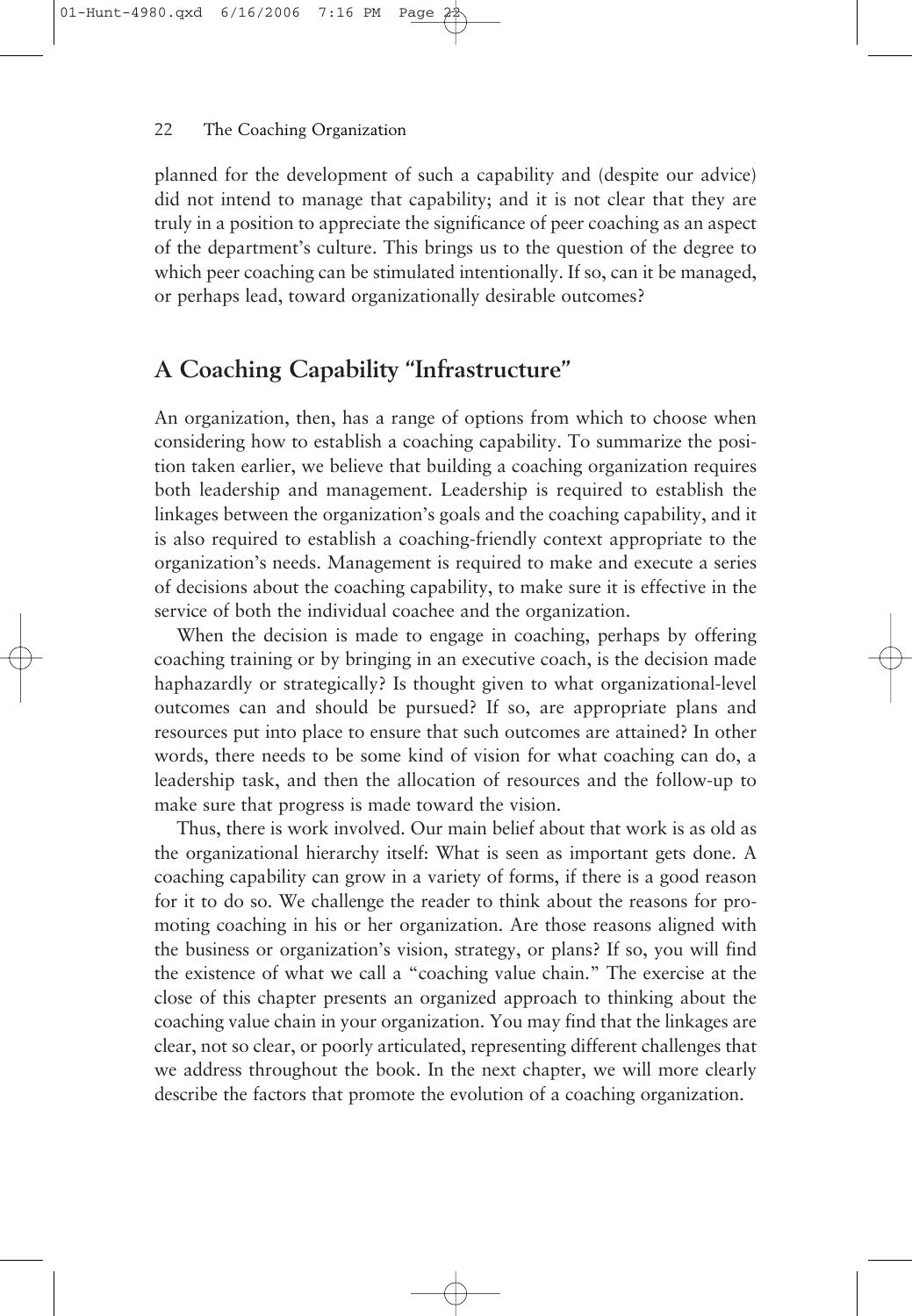01-Hunt-4980.qxd 6/16/2006

### **ORGANIZATIONAL ASSESSMENT 1.1 The Coaching Value Proposition**

The following exercise (see Box 1.2, "The Coaching Value Chain in Your Organization") will take the reader through the process of assessing the linkage between (a) individual development through relationally facilitated, onthe-job learning and (b) organizationally desired outcomes. If you are using this book to help you consider how to build a coaching capability in your organization, we encourage you to work through this exercise with a group of key stakeholders. You'll probably need a good deal more space than we have provided here. The exercise should create a very useful dialogue and help you consider a variety of options, which we'll begin to describe in some detail in the next chapter.

In the blocks provided, you should begin at the top, by describing the organizational goals to which you are aspiring. We encourage you to be as explicit as possible in considering the ultimate business or organizational results you are trying to achieve. In our experience, the more you can relate those goals to actual business outcomes, the more compelling people will find the logic behind the need to build a coaching capability. Many times, people respond to this question by describing, in essence, a need to build a leadership pipeline. Our question is, then, "Why is that important?" The answer to that question reflects your true aspiration.

The next two cells ask you to articulate the human resource (people) outcomes that need to be attained if you are to meet your business goals. Again, we talk in terms of outcomes, not processes yet. If you are to achieve the business/organizational goals to which you aspire, what will be required of your people? Imagine what they would be doing if they were genuinely engaged in pursuing those business goals.

In the third cell, we ask the basic strategic human resources questions: What behaviors would people display if they were to be in a position to achieve the desired human resources and organizational outcomes? What skills would they demonstrate? What attitudes would they hold? Again, we encourage you to be comprehensive, because in the next step, you'll consider the question "How can coaching help?" Think about this question in two ways. First, consider what behaviors, attitudes, and skills employees might learn best on the job. That's the traditional view of coaching. Then, consider what the organization might learn from coaching. Box 1.2 presents a very simple example from an organization that hoped to launch a major qualityoriented transformation.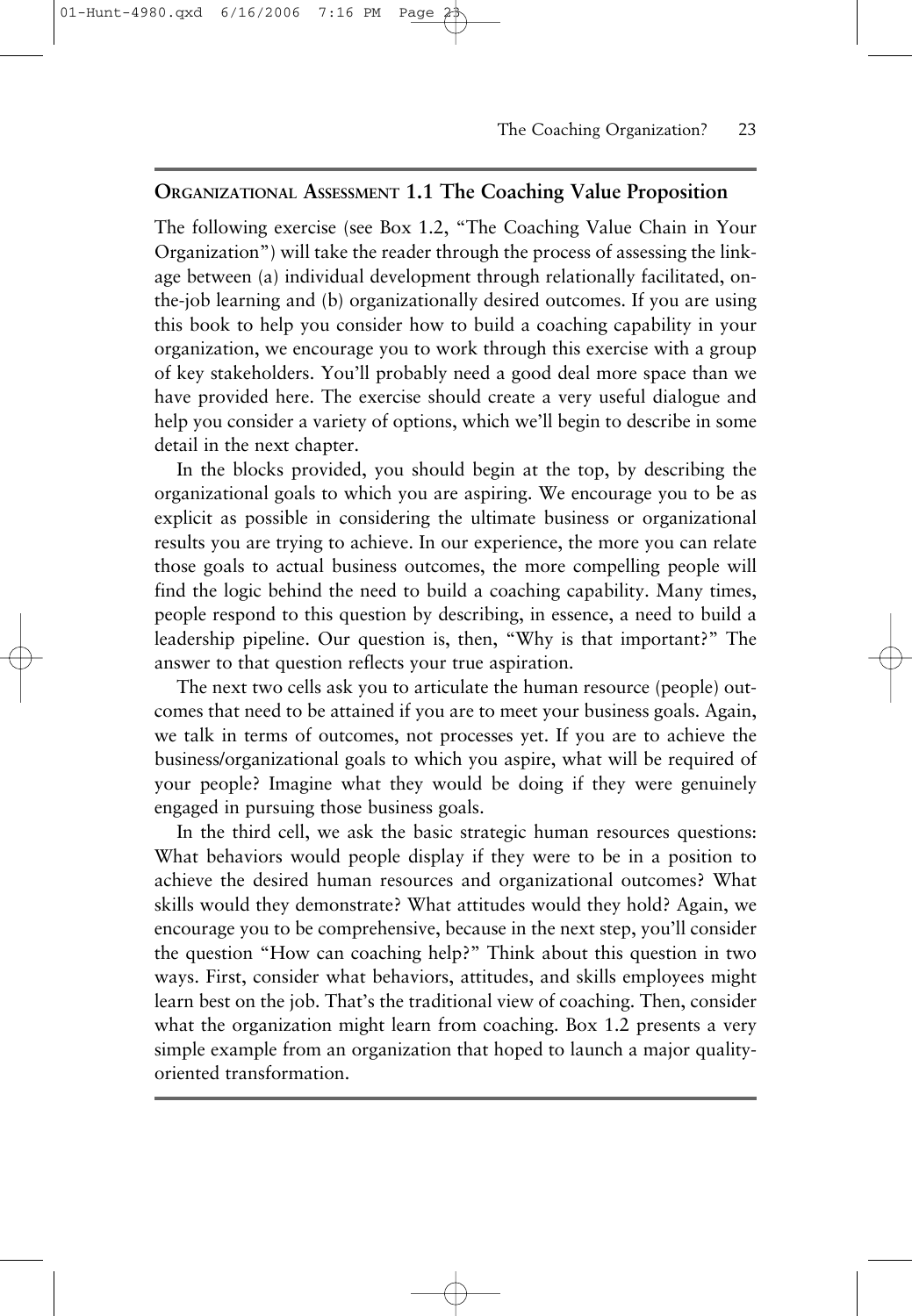**Box 1.2** The Coaching Value Chain in Your Organization–Sample

*Desired business or organizational outcomes:*

To create greater value for our customers through shipping error-free products and, in the process, differentiate ourselves from our competitors. To this end, we are launching a major organizational effectiveness effort.

*Human resource outcomes needed to support business outcomes:*

- 1. Leadership will be required at all levels; direct labor and their managers must be able to proactively take ownership for quality problems before they occur.
- 2. We must eliminate a "culture of blame" that makes it difficult for employees to raise quality problems, let alone solve them.
- 3. We need to become "experts" at assessing and improving quality-related processes in all areas of our work.

*Behaviors, skills, or attitudes required to support human resource outcomes:*

- 1. Managers and first line supervisors will need to become more effective at leading, setting a vision, and rallying their teams to the cause of quality.
- 2. Managers must become more effective at spotting talent in the labor force and be capable of assuming more responsibility.
- 3. Managers must develop better skills in areas such as team building and coaching.

*How coaching, or relationship-facilitated, on-the-job learning, can help promote the development of desired behaviors, skills, or attitudes:*

Coaching can help managers and supervisors, as well as other contributors, improve their leadership skills "on the job." Most leadership development takes place there. Coaching can help them better understand their leadership styles, their strengths and weaknesses, and how they can alter their behavior to enhance their effectiveness. Since they need to learn to coach as well, the experience of being coached will teach them about coaching behaviors and processes. Coaching discussions can also provide important feedback on the change processes as development progresses.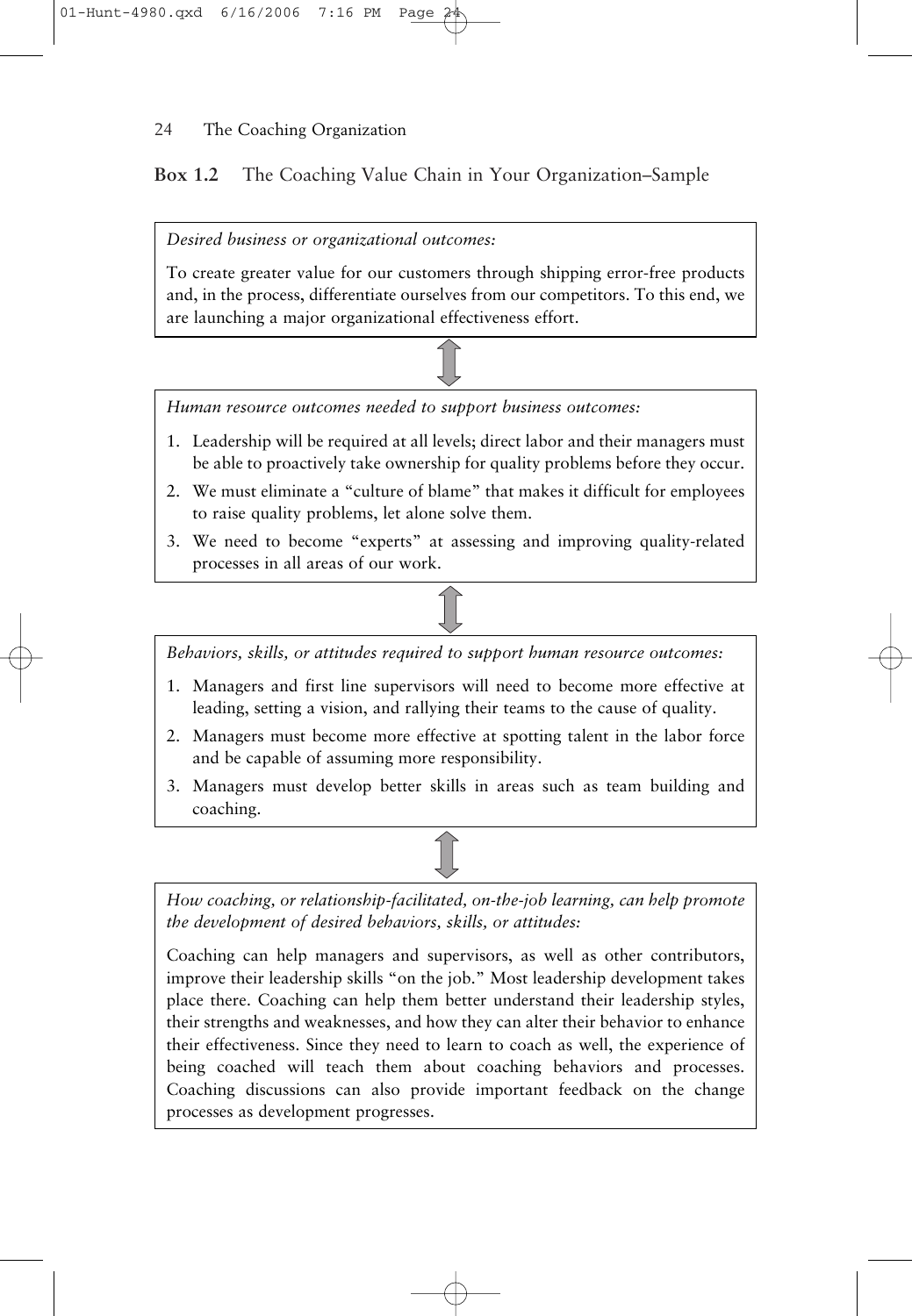